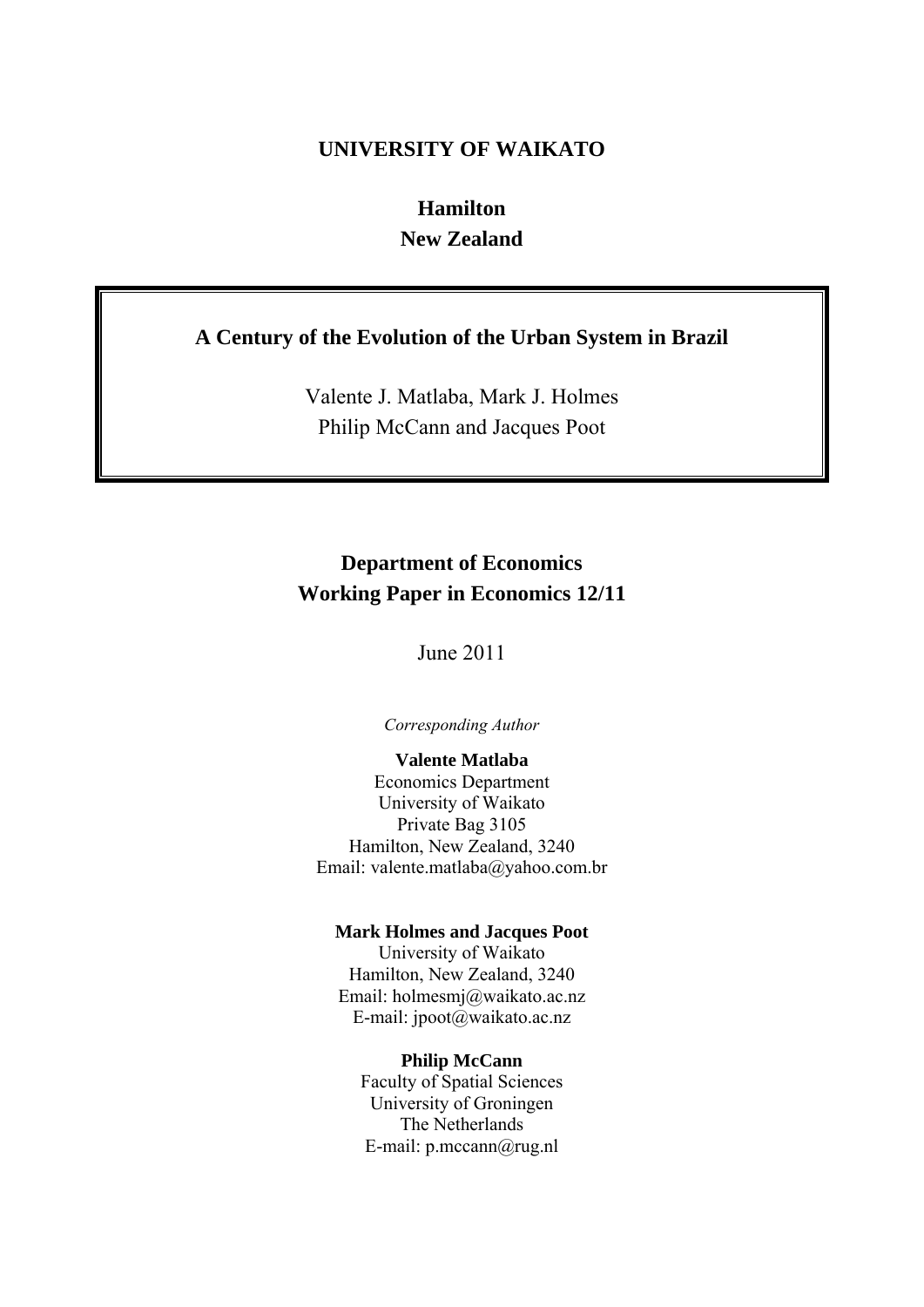#### **Abstract**

In this paper, we study the hitherto unexplored evolution of the size distribution of 185 urban areas in Brazil between 1907 and 2008. We find that the power law parameter of the size distribution of the 100 largest urban areas increases from 0.63 in 1907 to 0.89 in 2008, which confirms an agglomeration process in which the size distribution has become more unequal. A panel fixed effects model pooling the same range of urban size distributions provides a power law parameter equal to 0.53, smaller than those from cross-sectional estimation. Clearly, Zipf's Law is rejected. The lognormal distribution fits the city size distribution quite well until the 1940s, but since then applies to small and medium size cities only. These results are consistent with our understanding of historical-political and socio-economic processes that have shaped the development of Brazilian cities.

#### **Key words**

Zipf's Law Gibrat's Law lognormal distribution city size population growth Brazil

### **JEL Cssification**

J11, N96, O18, R11, R12

## **Acknowledgements**

A previous version of this paper was presented at the 57th Annual North American Meetings of the Regional Science Association International at the Grand Hyatt Hotel in Denver, November 10-13, 2010. We thank the discussant of this paper, Tatiane Almeida de Menezes, and other session participants for their comments and suggestions.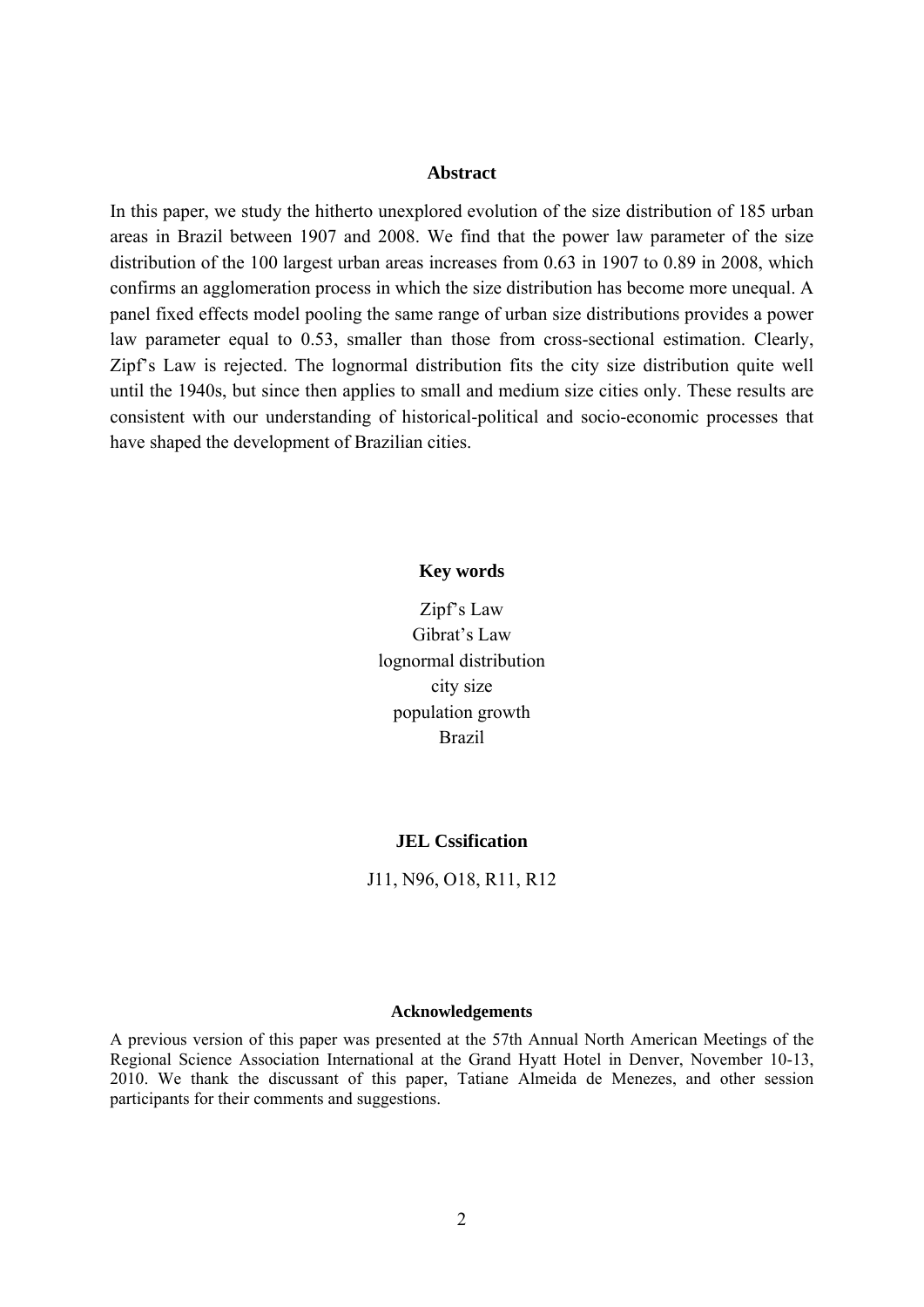## **1. Introduction**

1

Urbanization has been in recent years a key area of debate among economists (Brakman, Garretsen, van Marrewijk and van den Berg, 1999; Black and Henderson, 1999, 2003; Duranton, 2007). The urban area plays an important role in the regional economy as the spatial unit where most economic activities occur. A standard method to test whether the distribution of cities is consistent with various theories of urbanization is to check if the power law holds (Brakman, Garretsen and van Marrewijk, 2009). The power law (or Pareto distribution) holds when there is a negative loglinear relationship between the size and rank of cities, at least above a certain city size threshold.<sup>1</sup> This law, and specifically the slope of the loglinear relationship, is an important tool for understanding urban growth. If urban growth is a stochastic process in which every city shares the same expected growth rate and the variance of the growth rate is also the same for each city (referred to as Gibrat's Law in the literature), the distribution of city sizes is lognormal. The upper tail of the lognormal distribution closely resembles a Pareto distribution. Sometimes this Pareto distribution has a unitary slope which implies that the product of rank and size among the larger cities is constant, which is referred to as Zipf's Law (Gabaix, 1999*a*, *b*; Eeckhout, 2004, 2009).

Previous studies of the power law in various countries have three limitations. Firstly, these studies often just use cross-sectional data on cities (Rosen and Resnick, 1980; Soo, 2005; Giesen, Zimmerman and Suedekum, 2009). Other works use panel data on cities but only for short continuous time periods (Xu and Zhu, 2009; Song and Zhang, 2002). <sup>2</sup> Those that exploit longer time series tend to use only one observation per decade (Parr, 1985; Delgado and Godinho, 2006; Overman and Ioannides, 2001; Garmestani, Allen, Gallagher and Mittelstaedt, 2007; Moura and Ribeiro, 2006). Secondly, although the urban area (or metropolitan area) is the most appropriate geographical unit of analysis on the grounds that agglomeration externalities are better captured in this spatial unit (McCann, 2001; Brakman, Garretsen and van Marrewijk, 2009),  $3$  many previous studies use data on the smaller, administratively defined, cities. This biases the power law parameter downward. Thirdly, even studies that employ urban agglomeration data can be deficient if they use only cross-

<sup>1</sup> Pareto pioneered the power law in his *Cours d'Economie Politique* (1896, 1897) (The New School, 2010). However, this law was first applied in economics to the distribution of income (Simon, 1955) rather than the distribution of cities.

<sup>2</sup> The only exceptions are Bosker (2008, chapter 5), who analyses the distribution of the 62 largest west-German cities from 1925 to 1999; and Giesen and Suedekum (2009) who test for Gibrat's and Zipf's laws for the 71 largest west-German cities at the national level and the mostly 20 largest cities at the state level from 1975 to 1997. Both studies employ annual city data.

<sup>3</sup> Rosen and Resnick (1980, p. 170) note that, 'For size distribution studies, the entire metropolitan area is the most desirable choice for an urban unit as it represents an integrated economic unit. Since many workers and consumers in a city often reside in the surrounding suburbs, it seems reasonable to include these areas in the definition of the city'. Soo (2005, p. 242) adds: 'Data for agglomerations might more closely approximate a functional definition, as they typically include surrounding suburbs where the workers of a city reside'.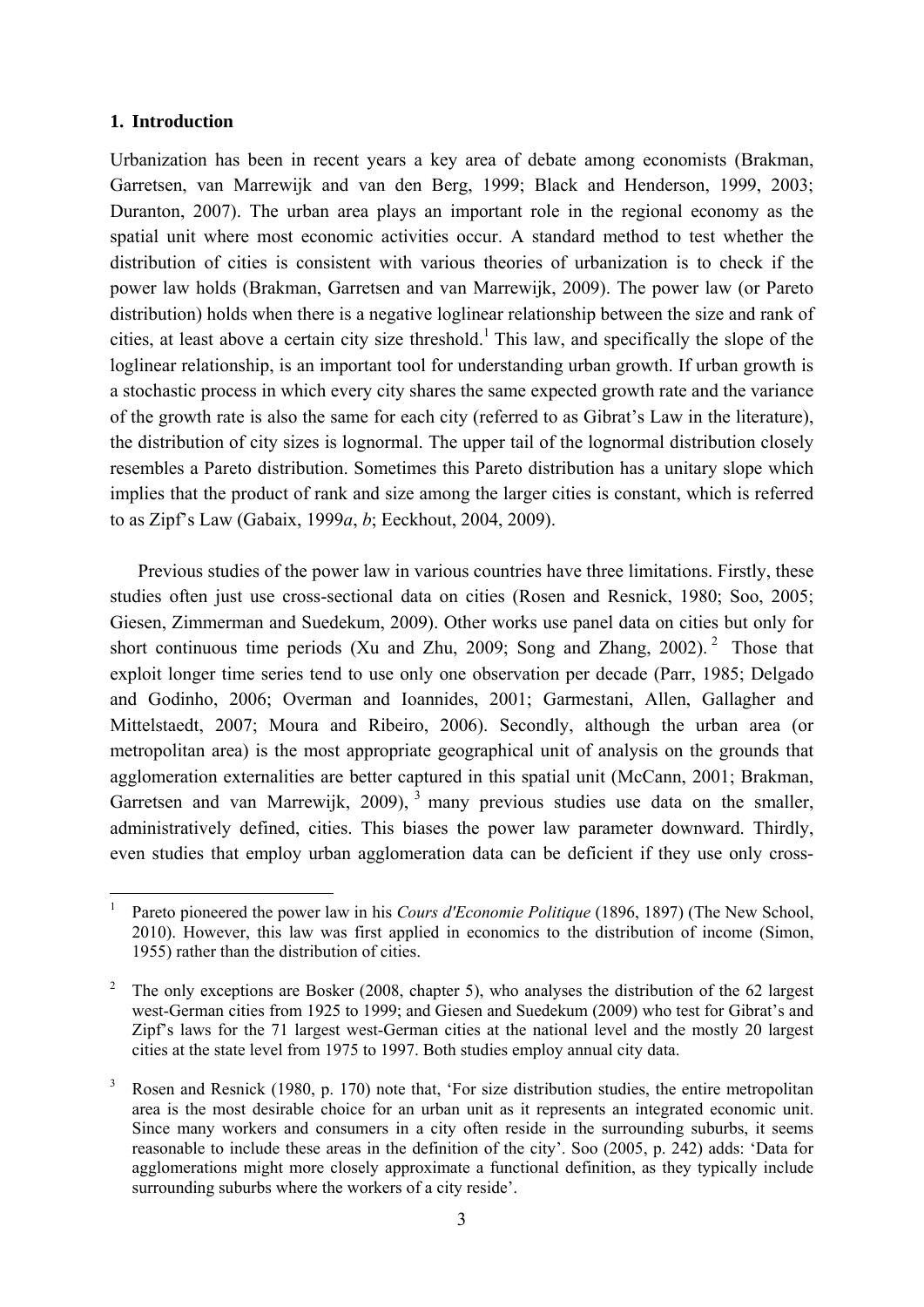sectional data from which it is impossible to test whether agglomeration takes place which would be reflected in an increase in the power law parameter over time (Rosen and Resnick, 1980; Gabaix and Ioannides, 2003; Pumain and Moriconi-Ebrard, 1997; Brakman, Garretsen and van Marrewijk, 2009).

This paper overcomes these three limitations by using data on urban agglomerations at frequent intervals over a long time span. We study the size distribution of 185 urban areas in Brazil observed annually from 1907 to 2008. While there are other power law estimates for Brazil (for example, Brakman, Garretsen and van Marrewijk 2009 suggest an estimate of 0.7815 based on 193 cities), this is the first application with a long and continuous time series of urban area populations. This study aims to test whether the three aforementioned laws hold concerning the size distribution of urban areas in Brazil: namely the power law among the large cities, Zipf's law as a special case of the power law, and Gibrat's law with respect to the entire distribution.

The dataset used is unique as its construction is based on a wide range of geographical and historical information on urban activity rather than on administrative definitions of cities. The power law suggests that there is a concentration of economic activity in large agglomerations. However, such agglomerations are usually a combination of a core city together with surrounding smaller cities or towns. Our spatial unit of measurement is therefore the urban area that is consistent with urban economic theory: a single or multiple core metropolitan area that has its boundary defined by a transition from predominantly urban to predominantly rural activity. Using this definition of urban areas we confirm the power law for the 100 largest urban areas of Brazil. We also confirm the lognormal distribution for all urban areas, which is consistent with Gibrat's law. We reject Zipf's law, but find support for the increasing economic importance of urban agglomeration in the process of economic development in Brazil. We find that the power law parameter for the size distribution of increases from 0.63 in 1907 to 0.89 in 2008. A panel fixed effects model pooling the same range of urban size distributions provides a power law parameter equal to 0.53, smaller than those from crosssectional estimation.

The paper is organized as follows. The next section discusses the background literature on the power law. Section 3 describes the data used and their sources. Section 4 briefly outlines the characteristics of the recent structural transformation in Brazil to provide the context. Section 5 discusses the empirical results. Lastly, section 6 provides concluding remarks.

## **2. Literature**

The power law of the distribution of cities sizes is a property that applies to many distributions with fat tails. The income distribution is another socioeconomic example of a fat (right) tail distribution and it was in fact this distribution that the power law was first applied to by Pareto at the end of the  $19<sup>th</sup>$  century. The New School (2010, paragraph 10) states: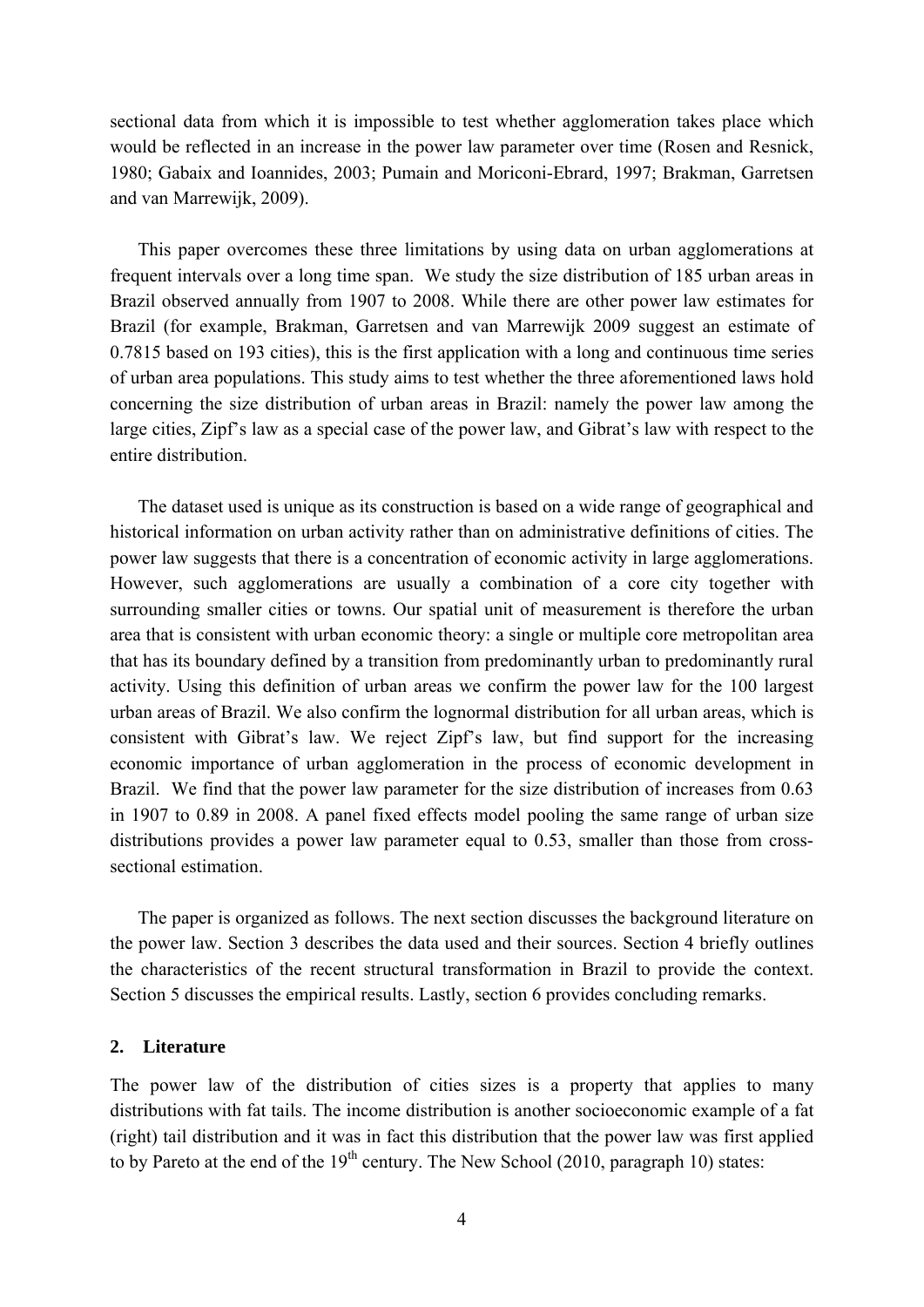[Pareto] argued that in all countries and times, the distribution of income and wealth follows a regular logarithmic pattern that can be captured by the formula:  $\text{Log } N = \text{log } N$  $A + m \log x$  where *N* is the number of income earners who receive incomes higher than *x*, and *A* and *m* are constants.

This law was subsequently applied to the distribution of German cities as early as 1913 by Auerbach (see Bosker, 2008; Anderson and Ge, 2005; Córdoba, 2008; Soo, 2005, 2007; Gabaix, 1999*a*, 1999*b*; Gabaix and Ioannides, 2003; Ioannides and Overman, 2003; Overman and Ioannides, 2001). Auerbach denoted the variables of the power law equation as follows: *N* is population size of the city with rank *x*, with the largest city ranked 1, the second largest city ranked 2, and so on; *A* and *m* are parameters: the former is the intercept that equals the expected value of the logarithm of the largest city and the latter is the slope which equals the power law parameter. These two parameters are usually estimated by OLS (the alternative is the Hill estimator, see Hill 1975).<sup>4</sup> The power law parameter  $m$  is a negative number of which the absolute value is known as  $\alpha$  (or  $q$ ) in the city size distribution literature. Zipf (1949) emphasized the special case in which  $\alpha = 1$ ; consequently, this particular case is known as Zipf's Law (or the rank-size rule).

The estimate of  $\alpha$  indicates the degree of city size distribution skewness. If Zipf's law does not hold there are two possibilities: i) if  $\alpha > 1$ , the city size distribution is more uneven and the biggest city is larger than Zipf's law predicts; ii) if  $\alpha$  < 1, the city size distribution is more even and the biggest city is smaller than Zipf's law expects. $5$ 

Of particular interest for the study of development of the urban system in a country is the change in the power law parameters over time. The change in the intercept shows the expected growth in the largest city. The change in the slope parameter suggests whether the distribution of city sizes is becoming more uneven or even. When agglomeration is becoming more important, the slope parameter increases over time and this is in fact what is found for the US (Black and Henderson, 2003). As noted in the introduction, the power law for larger cities is consistent with Gibrat's Law describing the process of urban growth. Gibrat's Law assumes independence between city growth rate and city size. When this law holds, the rank size rule is stable over time. In other words, the ratio of the largest city size to each of the other city sizes does not change over time. This urban system stability has economic implications for the distribution of employment, market areas, city innovation potential as a result of the volume of research in that city, variety of goods and services in the city, housing markets, etc. The dependence of economic aggregates of the region or country on the urban system is exactly the spirit of Christaller's and Lösch's urban hierarchy theories that connect

<u>.</u>

<sup>4</sup> In contrast to the original work by Pareto and by Zipf (1949), some studies put city rank on the left side of the equation and city size on the right. See Eeckhout (2004, 2009) and Bosker (2008) and the references therein.

<sup>5</sup> See Brakman, Garretsen and van Marrewijk (2009), chapter 7.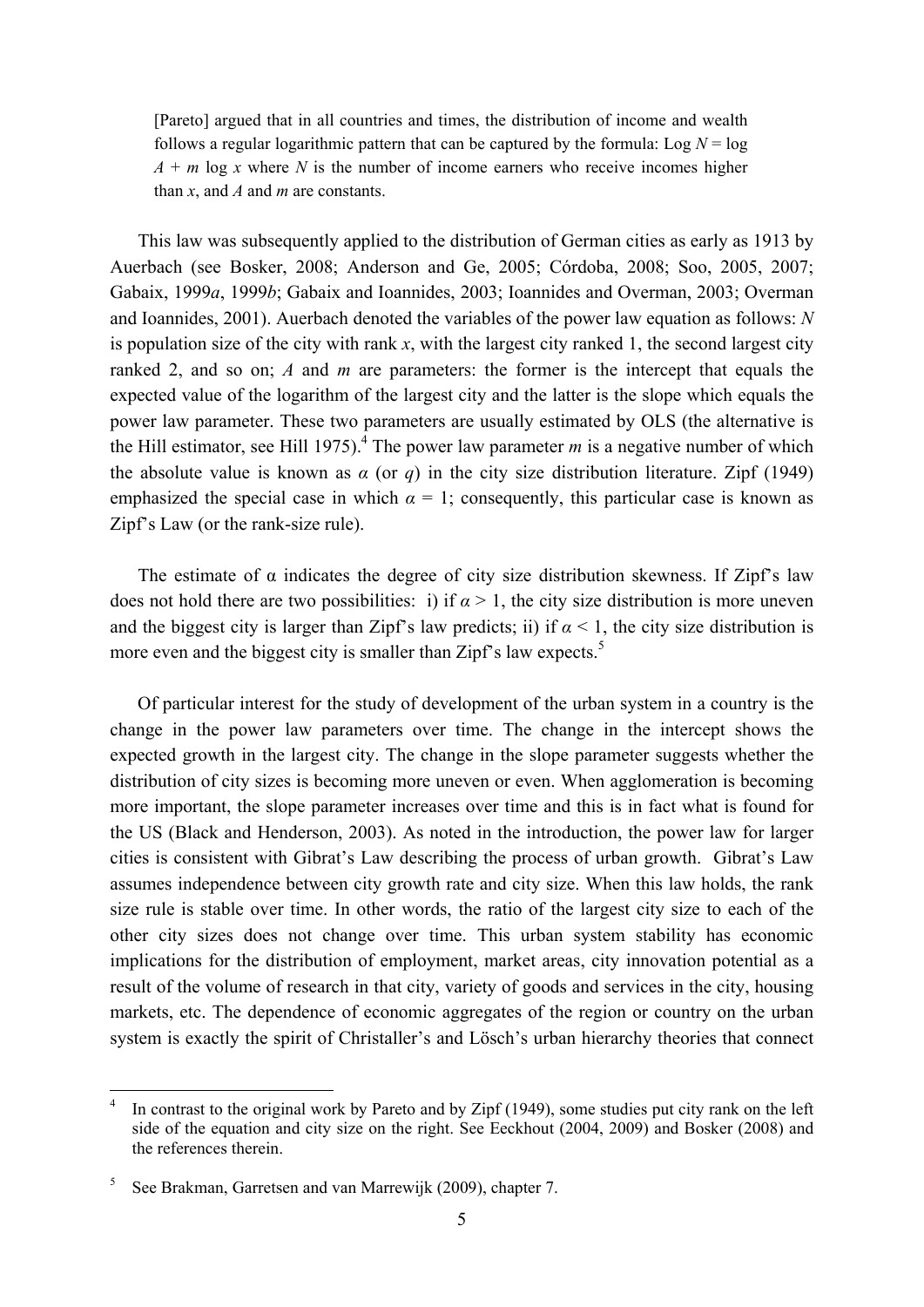the complexity of economy of the urban area to the area size (Krugman, 1996; McCann, 2001; Mori, Nishikimi and Smith, 2005, 2008; Duranton, 2002, 2007).

City size distribution studies differ in sample size, degree of development of the studied country and in either rejecting or confirming Zipf's law. The literature has taken three approaches. The first approach uses cross-section data on cities to test Zipf's law and finds a power parameter either greater than 1 (Rosen and Resnick, 1980; Soo, 2005) or less than 1 (Garmestani, Allen and Gallagher, 2008; Eeckhout, 2004). The second approach makes use of a range of urban (or metropolitan) area cross-sections to comparatively reject Zipf's law (Brakman, Garretsen and van Marrewijk, 2009; Rosen and Resnick, 1980) or confirm Zipf's law (Gabaix, 1999*a*, 1999*b*; Gabaix and Ioannides, 2003; Ioannides and Overman, 2003). The third approach tests for both Zipf's law and Gibrat's law simultaneously. This approach employs panels of cities or urban (metropolitan) areas. Among studies using this approach, most reject both laws (Song and Zhang, 2002; Moura and Ribeiro, 2006; Delgado and Godinho, 2006; Pumain and Moriconi-Ebrard, 1997; Soo, 2007; Xu and Zhu, 2009; Black and Henderson, 2003; Bosker, 2008), but there is also some support (Giesen and Suedekum, 2009).

# **3. Data**

This study uses two official data sources from Brazil: IBGE - Brazilian Institute of Geography and Statistics and IPEA - Institute of Applied Economic Research. The websites of these two institutes are sources of rich socio-economic data at national and regional levels. The administrative geographical unit we use is the municipality. We obtained municipality population data from all censuses from which municipality population data are available at this level (see Table 1); that is, covering the period from 1907 to 2008. Our sample of 185 urban areas has been built up from 1,409 municipalities in Brazil.

| Year         | Source      | Source Obtained by |
|--------------|-------------|--------------------|
| 1907 to 1912 | <b>IBGE</b> | Estimate           |
| 1920         | <b>IPEA</b> | Census             |
| 1936 and     | <b>IBGE</b> | Estimate           |
| 1937         |             |                    |
| 1939         | <b>IBGE</b> | Estimate           |
| 1940         | <b>IPEA</b> | Census             |
| 1950         | <b>IPEA</b> | Census             |
| 1960         | <b>IPEA</b> | Census             |
| 1970         | <b>IPEA</b> | Census             |
| 1980         | <b>IPEA</b> | Census             |
| 1985         | <b>IBGE</b> | Estimate           |
| 1991         | <b>IPEA</b> | Census             |
| 1996         | <b>IPEA</b> | Estimate           |
| 1999 to 2008 | IBGE        | Estimate*          |

**Table 1: Original Municipality Population Data** 

\*2000 is from Census.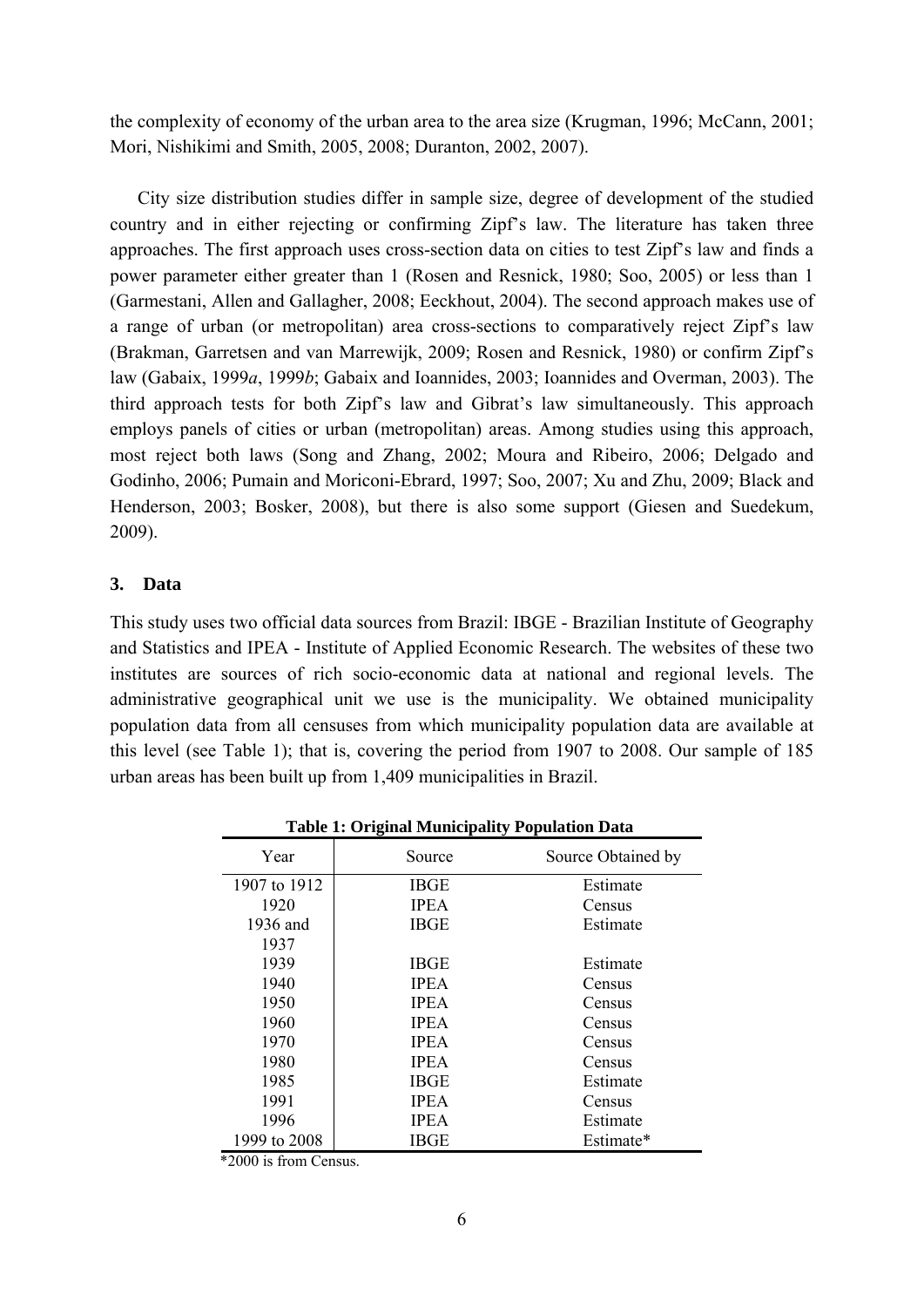We constructed urban areas using four steps. First, we summed the population of contiguous municipalities in 2008. We checked contiguity by means of 2009 IBGE Brazilian States Political maps.<sup>6</sup> We complemented these maps with Google maps.<sup>7</sup>

The definition of urban areas we used implied that some crossed State boundaries.<sup>8</sup> Therefore in some cases, an urban area is a collection of contiguous municipalities that belong to neighbouring states. The reason is essentially historical. Information of municipality history and of splits and merges of municipalities over time comes from the IBGE population data files themselves.<sup>9</sup> We also consulted other sources (Tenenbaum, 1996; Fausto, 1999) regarding the history of regions and settlements in Brazil

 Second, we applied our urban area definition for 2008 back to 1907. We observed urban area growth both in terms of an increase in population of the municipalities and birth of new contiguous municipalities. Third, we applied smoothing to these population data under the assumption that some observed changes are inconsistent with the underlying demographic processes. This smoothing took account of neighbouring municipalities as well as temporal changes.

 Fourth, we estimated urban area populations for years without data from the official sources by interpolation.<sup>10</sup> Comparison between the calculated and original data for years in which both types of data are available (see Table 1) suggest that our smoothing and interpolation does not distort the analysis: the correlation between the original and the adjusted data is around 0.98.

 In a discussion about sample quality for the power law test, Resende (2004, p. 1547) notes the importance of using heterogeneous samples of cities. Due to data limitations our sample does not include all urban areas in Brazil, unlike Eeckhout's (2004) USA study. Yet, our sample is heterogeneous in that it involves urban areas of all sizes, in contrast with other studies that only use the largest Metropolitan Areas (such as: Gabaix and Ibragimov, 2006; Black and Henderson, 1999). This urban area size heterogeneity is achieved even though we

 $\frac{1}{6}$ http://www.ibge.gov.br/

<sup>7</sup> http://maps.google.co.nz/

<sup>8</sup> In fact, to avoid compromising the originality of our tests for the power, Zipf and Gibrat laws for Brazil, the areas definitions created by bureaucrats and politicians have not been used. For a discussion of the importance of using functional rather than administrative urban areas, see Holmes and Lee (2010).

<sup>9</sup> We also used www.citybrazil.com.br. However, the material on this website is essentially based on IBGE information.

<sup>&</sup>lt;sup>10</sup> The population of Brasilia, the capital of Brazil that was started to be built in 1956, was extrapolated back from 1960.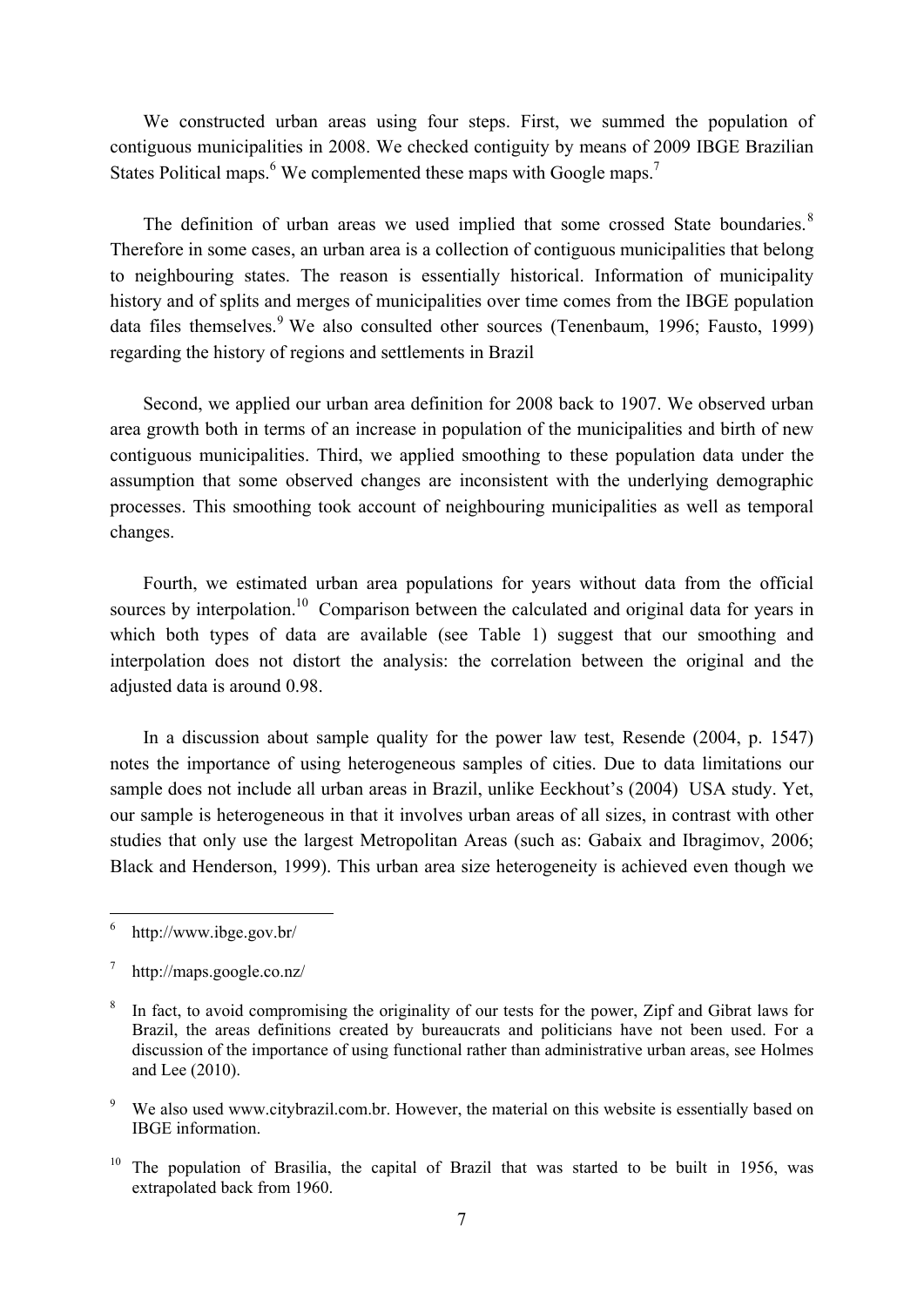dropped some urban areas which appeared to have strongly oscillating populations over time. The latter may be considered outliers.

The data on urbanization in Brazil have caveats that originated in 1938 during the Getúlio Vargas Presidency in which the government elevated all municipalities to city status despite the economic structure of some municipalities not fulfilling the requirements of an urban economy. As a consequence, this overestimated urbanization in Brazil (Veiga, 2003). After an analysis of law amendments that established new municipalities in Brazil, Resende (2004, p. 1544) points to 'non-rigorous criteria for the creation of municipalities (...)'.

This urban population data problem can in recent times be solved by the use of satellite data on urban activity from  $EMBRAPA$ ,<sup>11</sup> but these data refer only to the cross-section of Brazilian urban areas that corresponds to the 2000 population census. Although some authors advocate their use for the analysis of city size distributions (Kinoshita et al., 2008), these satellite mapping data also have limitations and are subject to criticism (Doll and Muller, 2000).

## **4. Structural Transformation in Brazil**

### **4.1. Brazil's Recent Economic History**

1

Since the arrival of the Portuguese in April 1500 and subsequent colonialization, Brazil has undergone many phases of strong social, political, economic and cultural changes. This subsection briefly describes the main events that influenced the city size distribution from 1907 to 2008. In doing so, we define and describe 6 periods. The first period is 1907-1930, referred to as 'Development of the Republic' (Lobo, 1996, p. 426). This period is characterized by labour immigration that was needed to facilitate growth of manufacturing. Although manufacturing grew as a result of Foreign Direct Investment and exports, the economy was essentially dependent on exports of coffee. The fall in coffee prices during the 1929 depression reduced state revenue necessary for import of machinery which the industrialization policy depended on.

The second period is 1930-1945 (The Vargas Era). This period is characterized by: i) national integration policies, combination of authoritarian, totalitarian and fascist elements and the beginning of the imports substitution process (Lobo, 1996, p. 428); ii) the increase in internal migration (Fausto, 1999, p. 234); and iii) the immigration restriction policy which reduces population growth in the 1930s (Bethell, 2008; Lobo, 1996; Silva, 2008).

 The third period is 1945-1964 (Democracy or 'Developmental State'). This period is marked by: i) the Kubitschek government (1956-1961) that adopted an economic policy

<sup>11</sup> EMBRAPA stands for Empresa Brasileira de Pesquisa Agropecuária (Brazilian Enterprise of Farming Research). These satellite data are available on http://www.urbanizacao.cnpm.embrapa.br/conteudo/base.html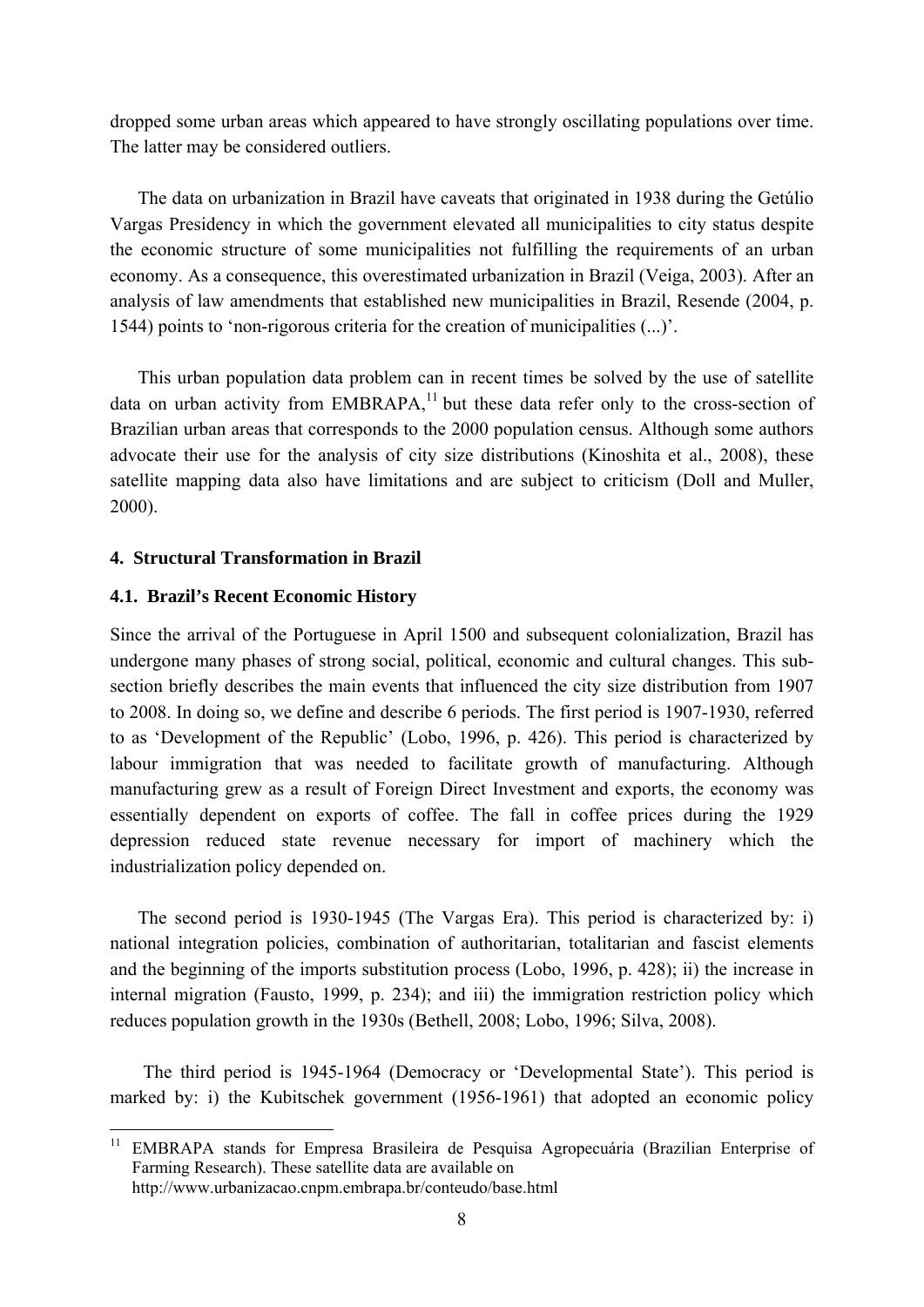inspired by Rostow's theory of take-off.<sup>12</sup> It concentrated investment in certain areas (Minas) Gerais, São Paulo and Rio de Janeiro) where the preconditions for self-sustained growth existed (Lobo, 1996, p. 428); ii) the investment for construction of Brasilia city, inaugurated in 1960, and another migration wave from the Northeast to São Paulo (Lobo, 1996, p. 429); iii) incentives for national manufacturing intensified the imports substitution process (Fausto, 1999; Abreu, 2008).

 The fourth period is 1964-1984 (Dictatorship or 'Authoritarian State'). The main characteristics are (Lobo, 1996; Fausto, 1999; Abreu, 2008*a*): i) the combination of economic stagnation and inflation ('stagflation'); ii) the annual average real income growth is 11.2% over the 'economic miracle' (1969-1974); iii) income concentration; iv) little political rights and freedom; strong regulation of the economy and creation of public institutions (1967- 1974); v) oil shocks (1974-1980) causing macroeconomic instability; vi) redistribution of product that harmed the Northeast and benefited the West-Centre, North and South regions; vii) Protectionism, contractionist policies, and falling output (1981-1983).

 The fifth period is the short period 1985-1989 (Democratic Transition). This period is characterised by hyperinflation and stagnation. Lastly, the sixth and most recent period is 1989-2008 (Trade liberalization and the return to Democracy (Lobo, 1996)). The main events are (Lobo, 1996; Abreu, 2008*b*; Abreu and Werneck, 2008): i) the structural reforms under Collor de Mello (1990-1992) and Itamar Franco (1992-1994) Presidencies; ii) the policies that aimed to balance inflation and unemployment were more successful since mid-1994; iii) however, as Abreu and Werneck (2008, p. 432) point out, '(...) between 1994 and 2004 per capita GDP (gross domestic product) increased [at] an average of only 0.9 percent per annum'; and (iv) despite trade liberalization, the Brazilian economy remains relatively closed over this period. Prideaux (2009, p. 16) notes that 'Brazil's imports and exports taken together were equivalent to 22% of its GDP in 2007, compared with 23% for America'.

 Finally, we note that the Brazilian economy has been marked by strong State intervention throughout the 1907 to 2008 period. Politics played an active role that shaped the socioeconomic structure and the city size distribution.

### **4.2. Urbanization in Brazil**

<u>.</u>

Figure 1 shows that the population of Brazil grew from 20.3 in 1907 to 191.9 million inhabitants in 2008, which implies an annual average growth rate of 2.2%. Table 2 presents the evolution of the urban population in our sample of urban areas. The urban population defined by our sample increased from 53% of the total population in 1907 to 70% in 2008. For comparison, the urban population share was estimated by the UN Secretariat to have been

<sup>&</sup>lt;sup>12</sup> This theory argues that development has mainly two stages: at the first stage the government should focus on developing regions that have the 'preconditions of self-sustained growth' (Lobo, 1996, p. 428) in order to 'take-off' the development; then, at the second stage, that development is expanded to the less developed regions. The problem with this 'selective support' of regions dependent on their development stage is that it creates regional inequality from the outset.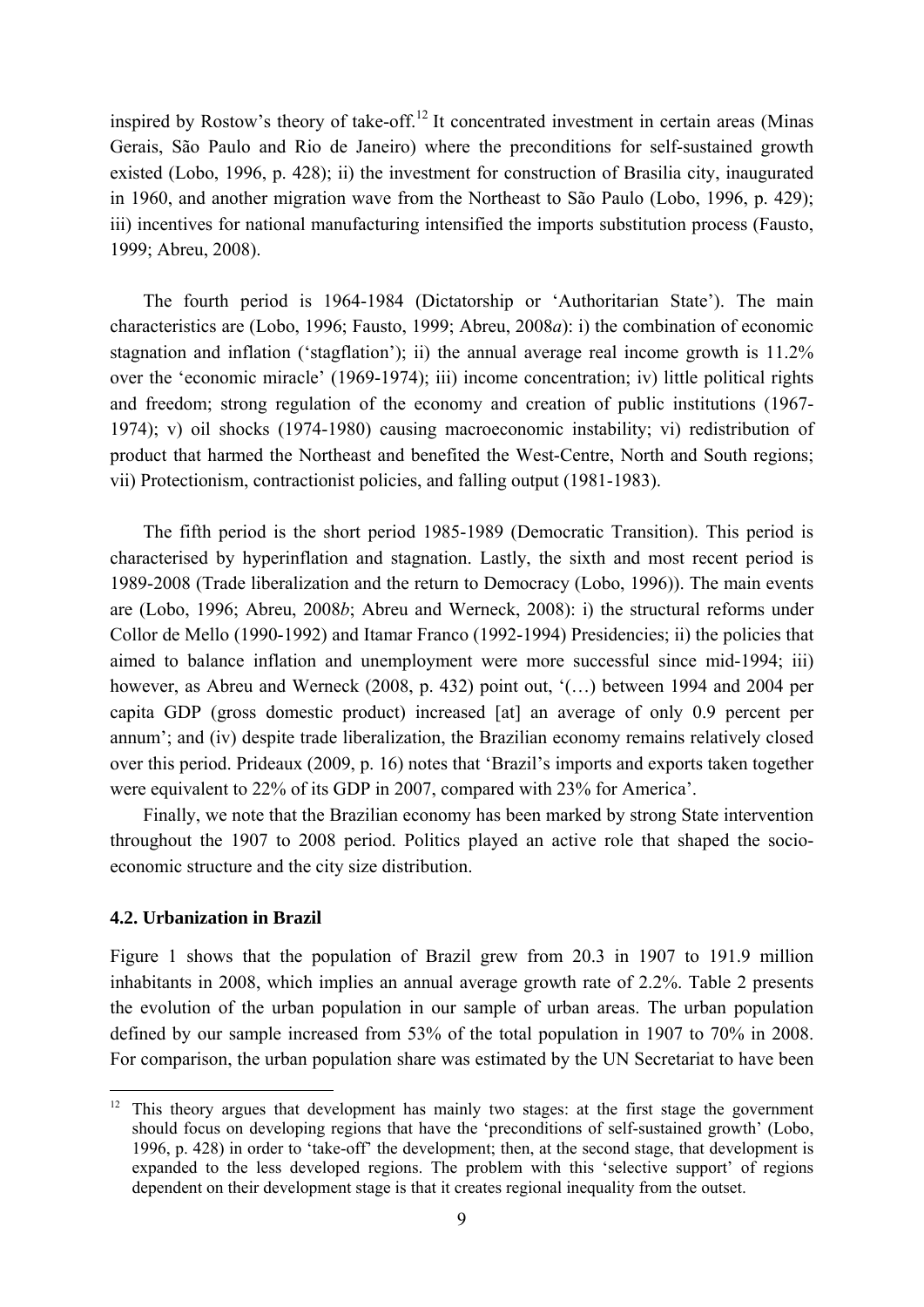36.2% in 1950, increasing to 86.5% in 2008. The smallest urban area in 1907 was Goianésia do Pará with a population of 200. It remained the smallest urban area until 1945, after which Caracaraí took that place. The latter's population was 18,789 in 2008. The largest city in 1907 was Rio de Janeiro, with a population of just over 1 million. Its population increased to 4.8 million in 1960. From 1961, Sao Paulo became the largest city, with a population of close to 20 million in 2008. The average urban area population increased from 58,401 in 1907 to 730,383 in 2008.





**Table 2: National Population, Urban Population, and Urban Areas Sample (N=185)** 

| Year | Total         | Total Sample | Total Sample as a        | Minimum     | Maximum     | Average   | Percentage  |
|------|---------------|--------------|--------------------------|-------------|-------------|-----------|-------------|
|      | Population    | Urban        | Percentage of Total      | Urban Area  | Urban Area  | Urban     | of Urban    |
|      | (1)           | Population   | Population               | <b>Size</b> | <b>Size</b> | Area Size | Population* |
|      |               | (2)          | $(3) = [(2)/(1)]^{*}100$ |             |             |           |             |
| 1907 | 20,253,609    | 10,804,332   | 53.35                    | 200         | 1,039,082   | 58,401    |             |
| 1910 | 21,819,738    | 11,670,719   | 53.49                    | 300         | 1,103,057   | 63,084    |             |
| 1920 | 30,559,034    | 14,675,734   | 48.02                    | 600         | 1,378,865   | 79,328    |             |
| 1930 | 36,000,000    | 18,098,944   | 50.27                    | 787         | 1,814,562   | 97,832    |             |
| 1940 | 41,169,321    | 20,431,303   | 49.63                    | 1,200       | 2, 203, 345 | 110,439   |             |
| 1950 | 51,941,078    | 26,507,511   | 51.03                    | 869         | 3,137,977   | 143,283   | 36.2        |
| 1960 | 70,624,622    | 37,592,468   | 53.23                    | 3,321       | 4,811,937   | 203,202   | 44.9        |
| 1970 | 93.134.846    | 52,516,454   | 56.39                    | 4,421       | 8.063.414   | 283,872   | 55.8        |
| 1980 | 119,011,052   | 73,585,193   | 61.83                    | 6,000       | 12,465,119  | 397,757   | 67.4        |
| 1990 | 145,000,000   | 93,571,199   | 64.53                    | 8,577       | 14,800,000  | 505,790   | 74.8        |
| 2000 | 166, 112, 518 | 112,609,413  | 67.79                    | 10,457      | 17,296,131  | 608,699   | 81.2        |
| 2008 | 191,943,158   | 135,120,951  | 70.40                    | 18,789      | 19,859,740  | 730,383   | $86.5***$   |

*Notes*: For the years without data on the sources, total population was assumed based on the smoothness of the population curve. The minimum area is Goianésia do Pará from 1907 to 1945 and Caracaraí from 1946 to 2008. The maximum area is Rio de Janeiro from 1907 to 1960 and São Paulo from 1961 to 2008. \*\* It refers to 2010. \*Source: The United Nations Secretariat, World Urbanization Prospects: The 2007 Revision, http://esa.un.org/unup.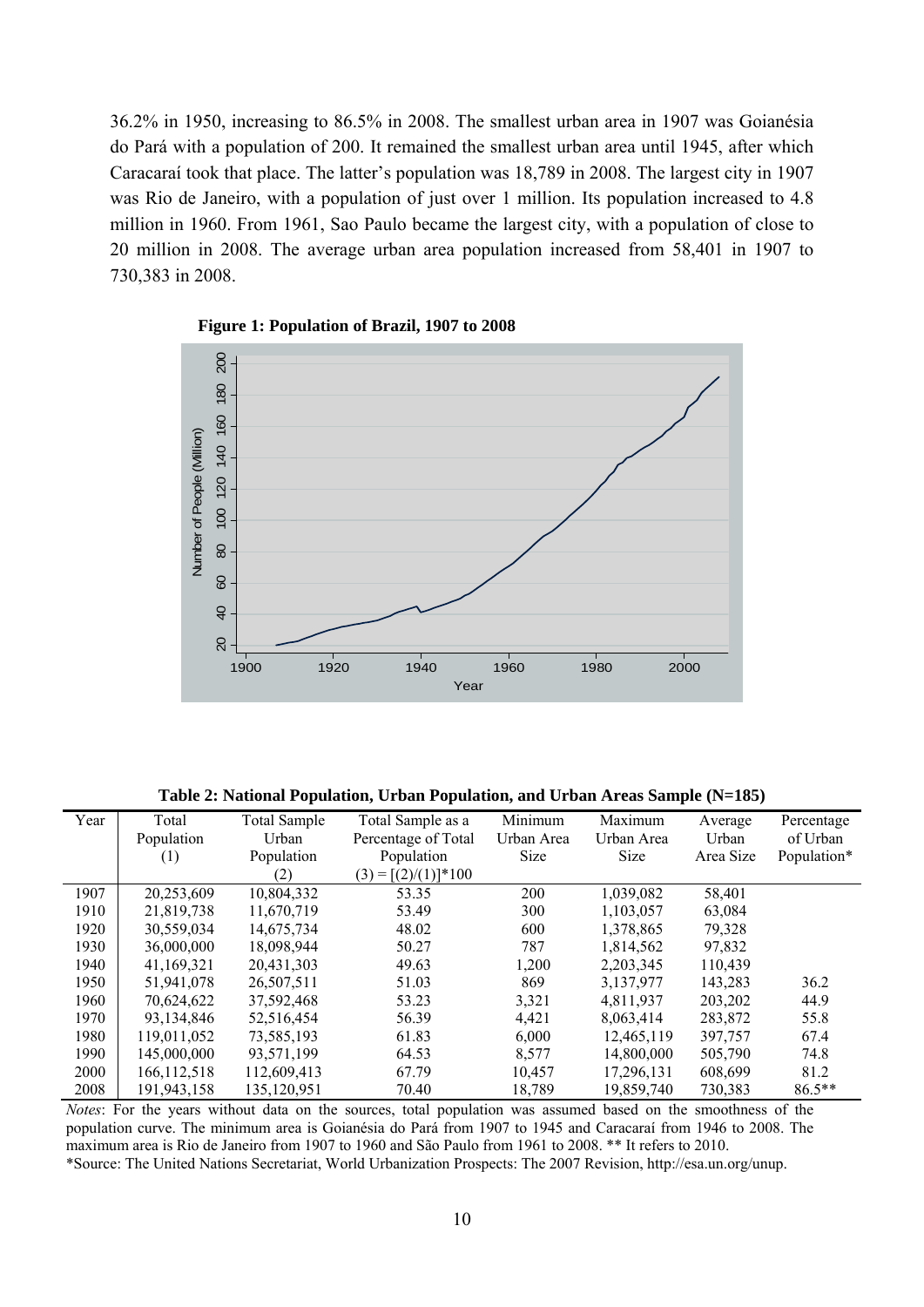Figures 2 and 3 visually display the evolution of the urban system in Brazil between 1907 and 2008. Clearly, the average population of urban areas 12 fold over the century. However, population growth has not been at a steady rate over the century. Over time, population growth has changed in an 'M'-shape pattern. Population growth first peaked in the 1910s, then dropped down to a low in the 1930s. After that, growth increased again until the 1950s, followed by a drop and subsequent stabilization of the growth rate by the 1990s. The second part of this 'M' pattern is consistent with the law of diminishing returns of land use. In other words, the increase of the urban area population is limited by the contiguous land area.



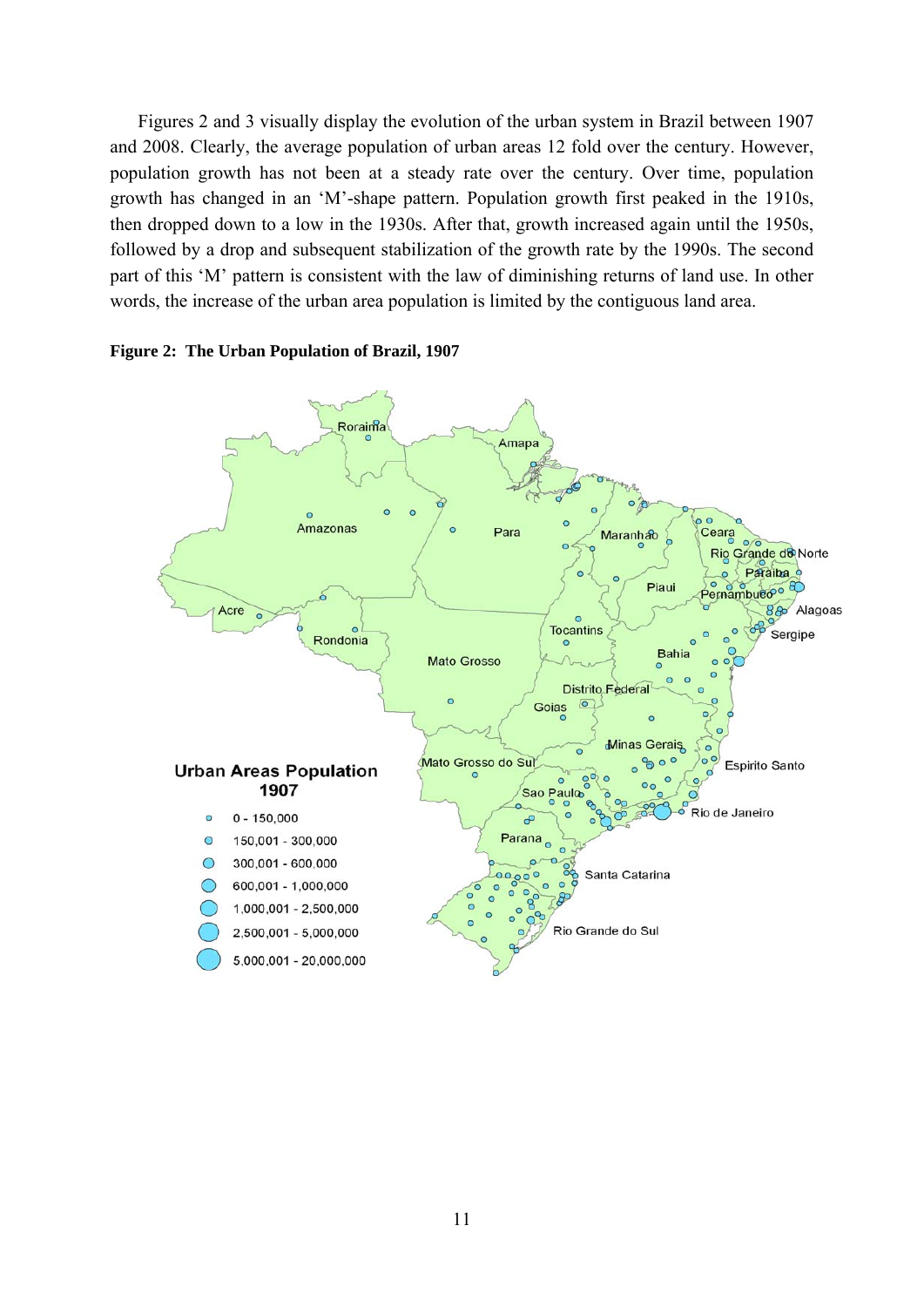**Figure 3: The Urban Population of Brazil, 2008** 



## **5. Empirical Results**

We first present OLS estimates of the power law parameters for the 100 largest urban areas. Figure 4 shows that the slope coefficient of the loglinear equation decreases from -0.63 in 1907 to -0.89 in 2008. Looking at the whole period, the figure clearly shows Gibrat's Law of proportional city growth does not hold, because the slope is not constant. Moreover, Zipf's Law does not hold either because the power law parameter is less than one. Except for 1939- 1940, the city size distribution has become increasingly uneven.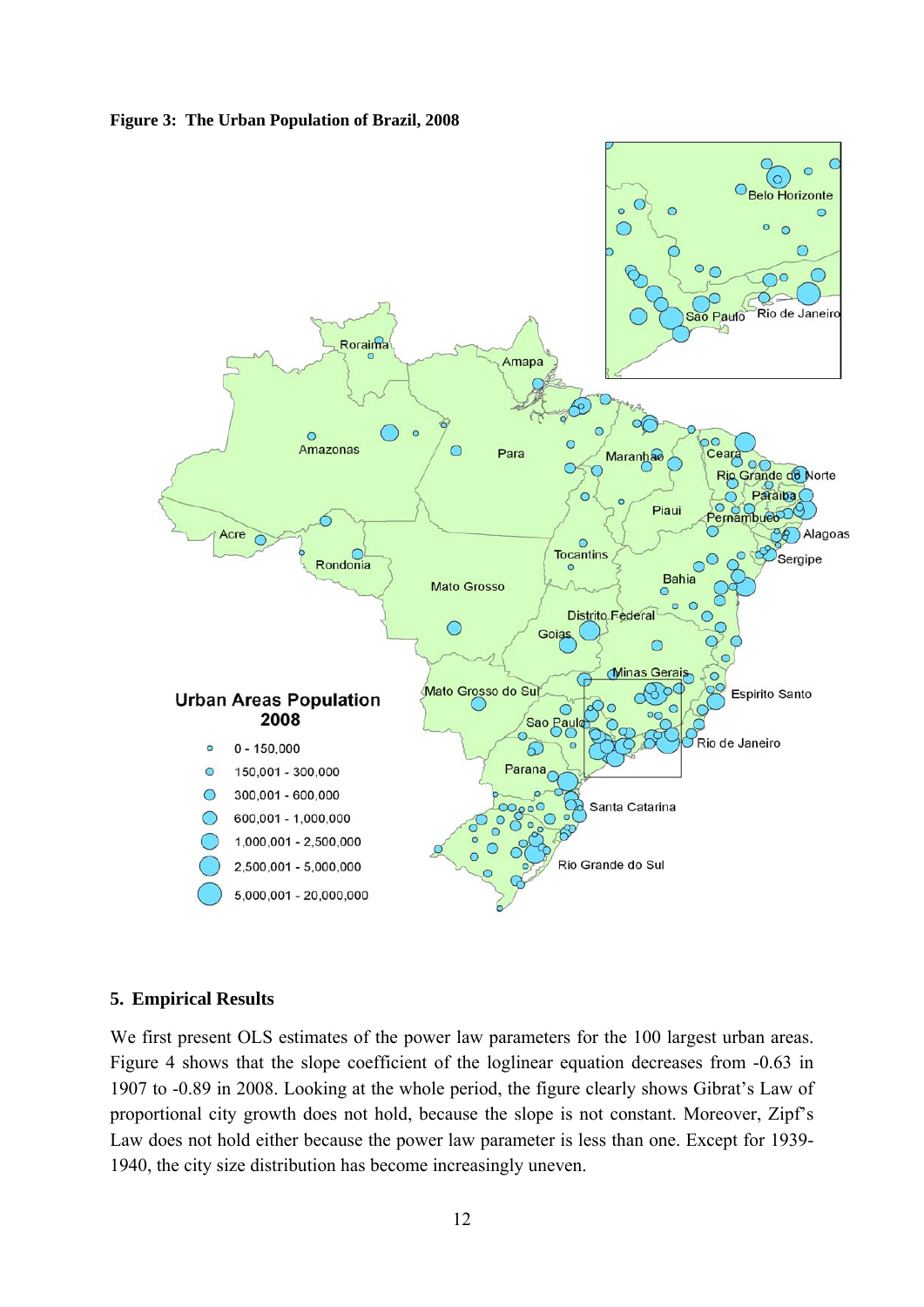**Figure 4: The Slope of the Power Law Equation: Brazil, 1907 to 2008** 



 In other words, there is a city size divergence (or a convergence to the Zipf's Law). The intercept shows a steep growth of the largest urban area: firstly, Rio de Janeiro from 1907 to 1960 (log size increases from 13.51 to 14.76), then São Paulo from 1961 to 2008 (log size grows from 14.82 to 16.64). This is shown in Figure 5.



**Figure 5: The Intercept of the Power Law Equation: Brazil, 1907 to 2008**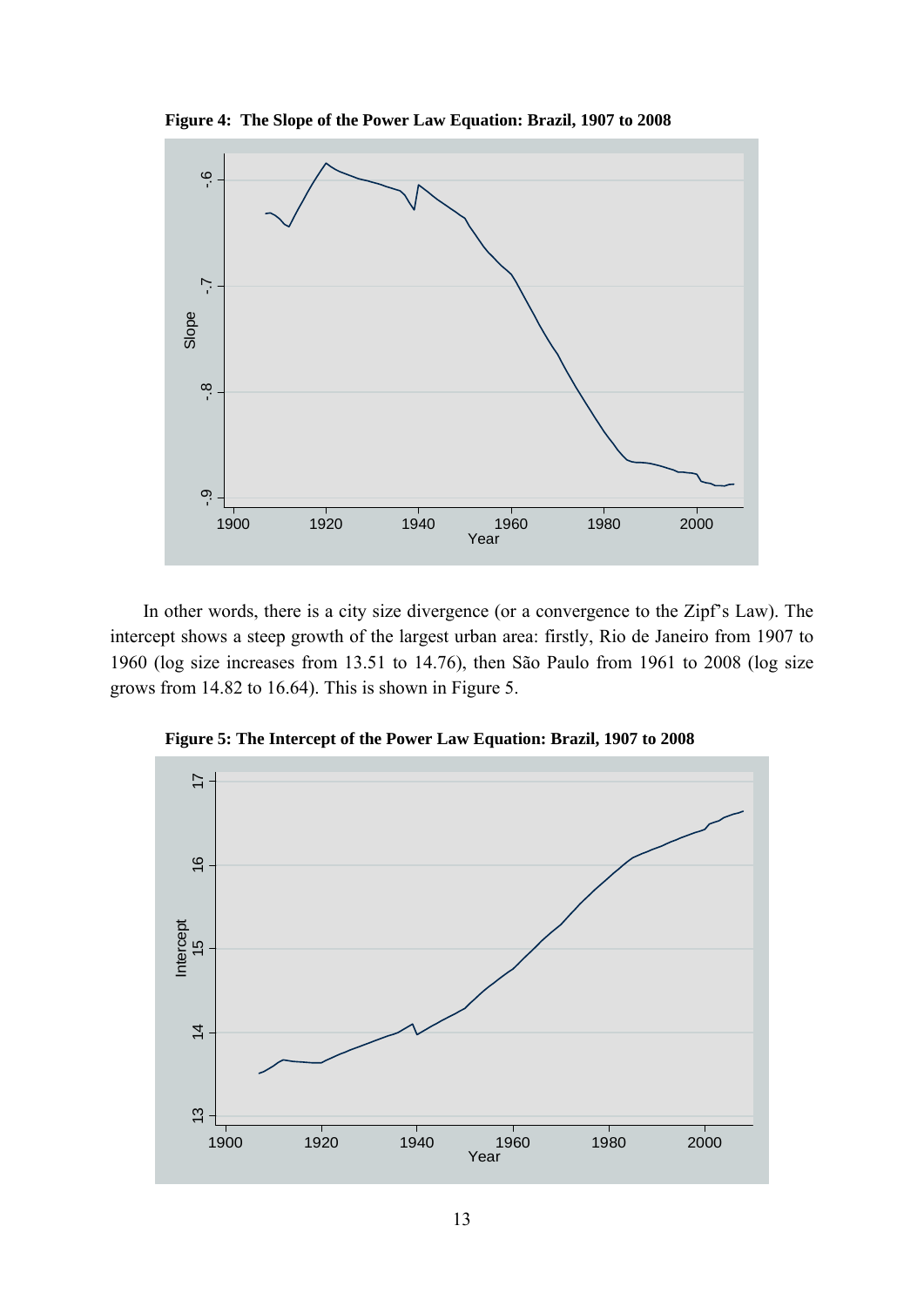The slope behaviour can be divided into three phases. Phase I: the slope is fairly static around -0.6 from 1907 to 1939. This period included manufacturing industry development in Brazil but the economy was essentially agricultural, producing and exporting coffee - the main source of state revenue. Imports of machines to develop manufacturing were partially limited by a fall in state revenue as a result of the Great Depression (1929-1933). Labour immigration, to be employed in manufacturing, was only at the beginning.

Phase II: the slope steeply falls from -0.60 to -0.86 from 1940 to 1983. In this period industrialization occurs either by import substitution or by industrialization policies that had sectoral targets. Policies favoured urban areas, immigration restriction and internal migration. Politically, this period alternates between two extremes: democracy (1945-1964) and dictatorships (1940-1945; 1964-1983). Phase III: the slope is relatively stable changing from - 0.86 to -0.89 from 1984 to 2008. Trade liberalization and weak economic growth characterize this period. Politically, this period represents a return to democracy after twenty years of dictatorship.

 Comparing Brazil with the USA provides an interesting contrast. The absolute value of the slope parameter based on the distribution of US Metropolitan Areas is about one for the entire twenty century. This confirms both Gibrat's Law (Krugman, 1996, p. 400) and Zipf's Law (Anderson and Ge, 2005, p. 758, footnote 1; Nitsch, 2005, p. 92; and Rossi-Hansberg and Wright, 2007, p. 598) for the US. Another interesting comparison is China. While for Brazil both laws are rejected, for China Zipf's Law is rejected before the 1979 Reforms and Gibrat's Law is accepted after the reforms (Anderson and Ge, 2005, p. 758). While simple inter-country comparisons tend to trivialise complex differences between countries, it is nonetheless clear that stages of industrialisation and development of the market economy have a major impact on the city size distributions.

 The fit of the power law / Pareto distribution is very good: the Adjusted R-Squared is an 'V'-shaped curve that starts close to 0.98 in 1907 and ends close to 0.99, but with an a global minimum at 0.93 in 1960 (see Figure 6). The power law fits worst between the 1940s and the 1970s. This period coincides with Phase II of the development of the power law slope (1940- 1983) during which industrialization occurred. These findings contrast with Black and Henderson (2003) using US Metropolitan Areas decadal data from 1900 to 1990. These authors found that power law fits better during the industrialization phase (e.g.  $R^2$  is: 1900: 0.981; 1910: 0.979), and worse for the recent decades in which the US has become a servicesoriented economy (e.g.  $R^2$  is: 1980: 0.957; 1990: 0.952).<sup>13</sup>

1

<sup>13</sup> Industrialization of the United States economy occurred predominantly between 1880 and 1900 (http://www.britannica.com).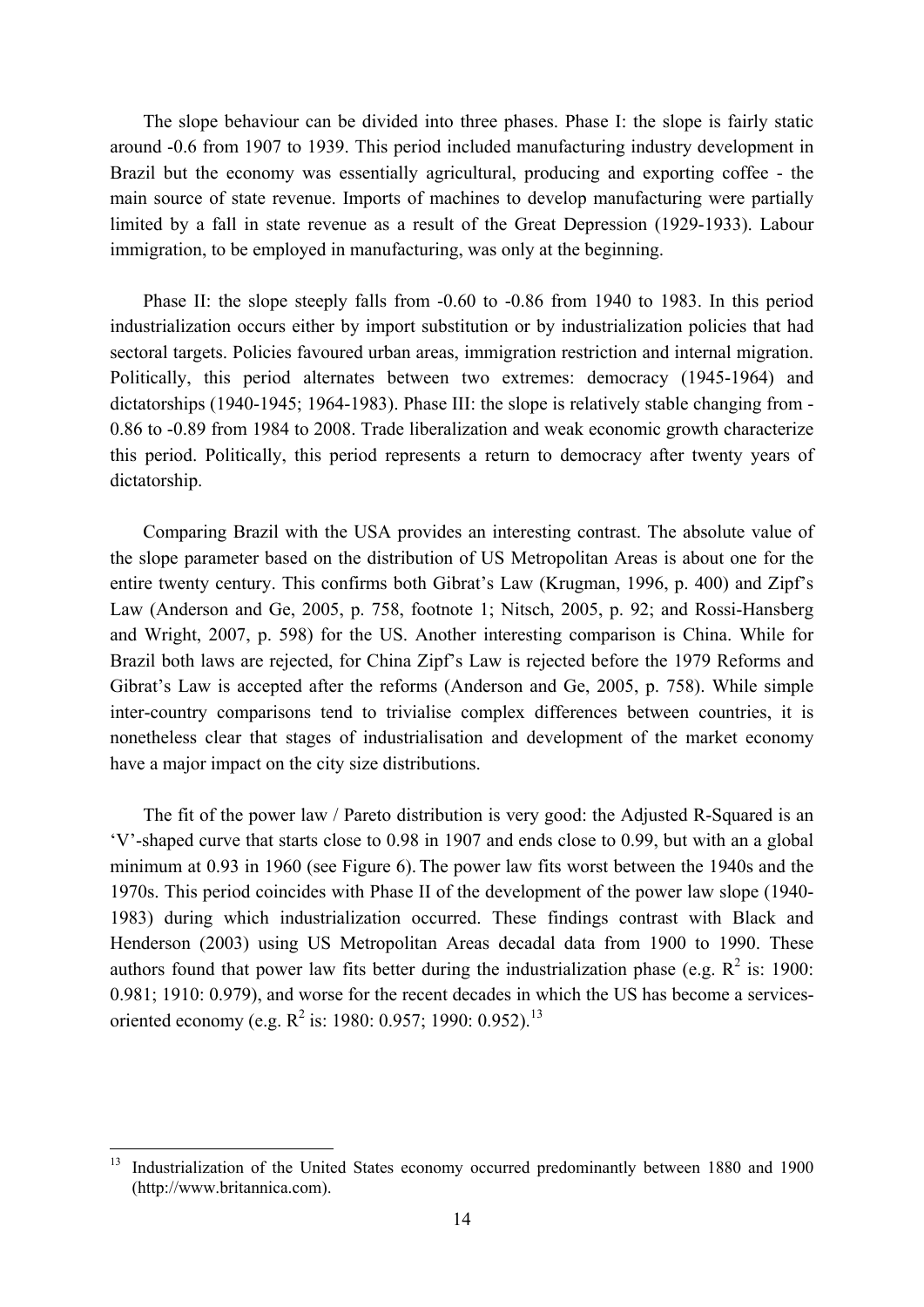**Figure 6: Adjusted R-Squared**



 As a robustness check, several cut-offs were tried with respect of defining the large urban areas. When restricting the sample to only the 10 or 40 largest urban areas, the rank-size rule holds approximately for certain sub-periods, but the slope parameter varies over time. For example, with 10 urban areas, the slope decreases from -0.96 to -1.04 from 1926 to 1939, then it increases from -1.04 to -0.95 from 1982 to 1999. Considering the top 40 urban areas, the slope decreases from -0.95 to -0.96 from 1975 to 1980, then it increases from -0.96 to -0.95 from 1981 to 1989. In both cases, outside of these time intervals the rank-size rule does not hold.

 Some studies (Song and Zhang, 2002; Black and Henderson, 2003; Soo, 2007; Xu and Zhu, 2009) find that the slope increases with the movement to the upper tail of the distribution. This is also largely the case with the Brazilian data. Considering the top 10, 20, 40, and 100 urban areas and ignoring the sub-period 1907-1914 in which the absolute value of the slope of the top 100 urban areas is greater than that of the top 40, there is a monotonic increase in the slope with the movement to the upper tail from 1914 to 1953. The slope increases with the movement to the upper tail for the top 20, 40, and 100 urban areas' cut-offs for 94 (out of 102) years of our series.

To fit the lognormal distribution, we use parameters based on the sample mean and standard deviation. The sample mean is displayed in Figure 7, which shows that the natural logarithm of population of the average urban area increased from 10.33 in 1907 to 12.78 in 2008. On the other hand, the standard deviation (see Figure 8) falls from 1.31 in 1907 to 0.98 in 2008. This decline in the standard deviation of the entire urban size distribution is in contrast with the divergence among the large urban areas that was reflected in the increase in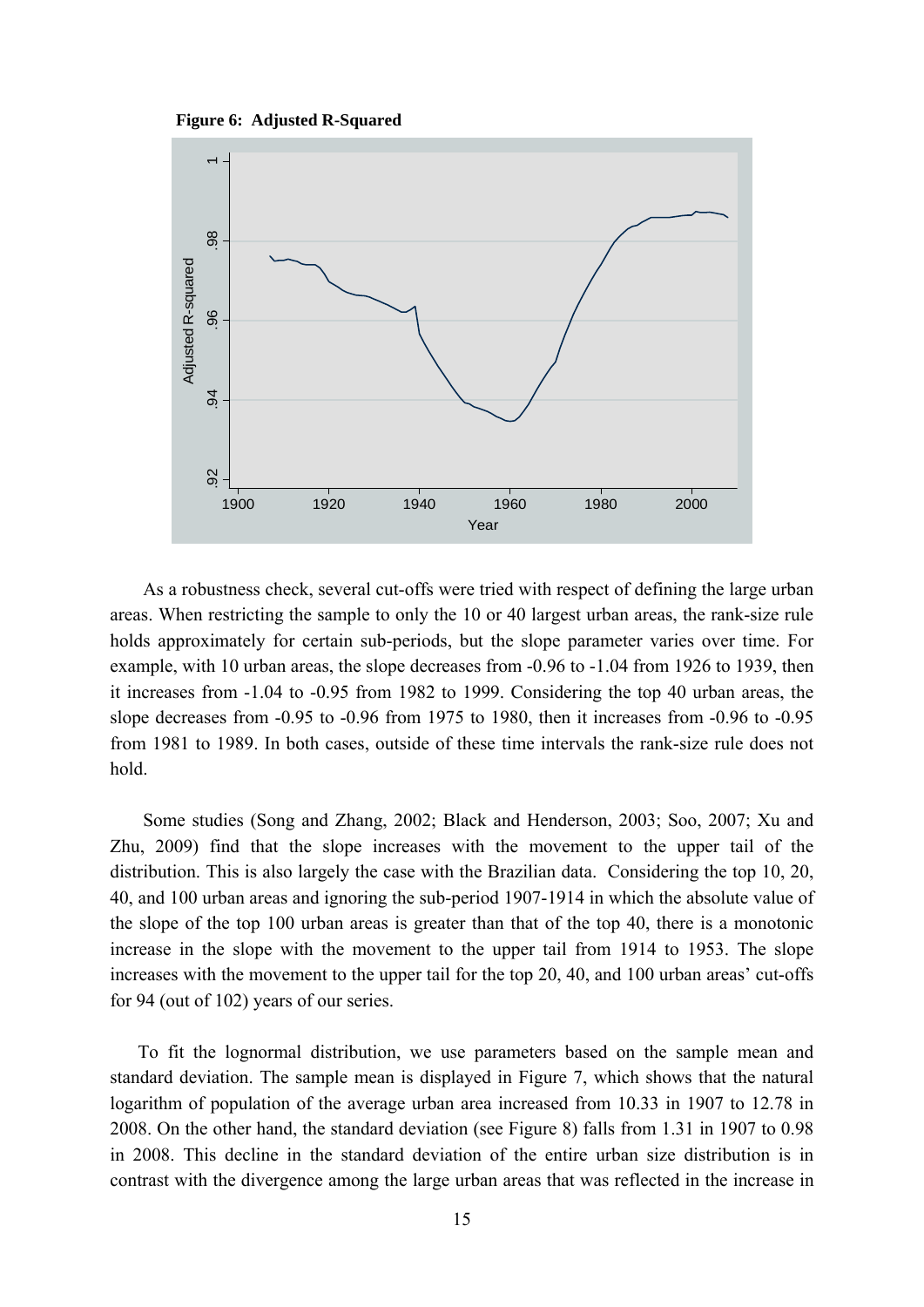the absolute value of the power law parameter. Consequently, it is not surprising that the fit of the lognormal curve to the entire city size distribution is poor, particularly after the 1940s.



**Figure 7: Lognormal Distribution Mean: Brazil, 1907 to 2008** 

**Figure 8: Lognormal Distribution Standard Deviation: Brazil, 1907 to 2008** 

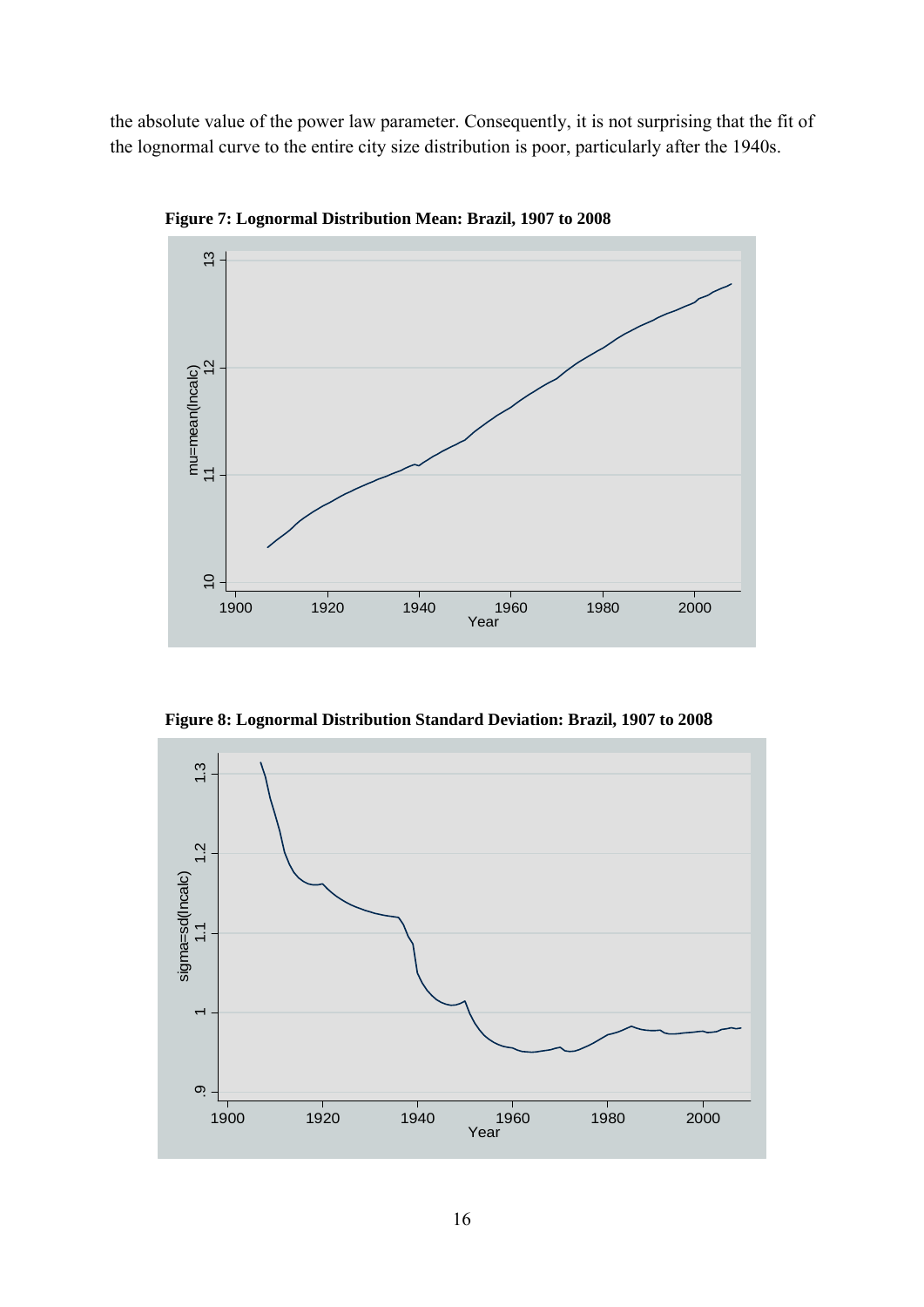Additionally, we estimated power law parameters for the size distribution of the 100 largest urban areas using the panel methodology of a panel model with fixed effects. The results are reported in Table 3. The estimated intercept (in logarithm) is 14.21 and the power parameter is -0.53. Clearly, the estimated panel model with fixed effects also rejected Zipf's Law. We performed a Hausman test which accepted the fixed effects model at the 5% significance level against the random effects model. The panel model also shows that the power law is a property of the cross-sectional distribution of city sizes. The model explains the 'between urban areas' variation much better (0.6745 versus 0.0810) than the 'within urban areas' (i.e. population growth of each urban area) variation. This also confirms again that Gibrat's Law did not apply to the Brazilian data.

| Variables                 | <b>Fixed Effects Model</b><br>Estimates                    |  |  |  |
|---------------------------|------------------------------------------------------------|--|--|--|
| Constant                  | 14 21<br>(217.11)                                          |  |  |  |
| Logarithm of<br>City Rank | $-0.53$<br>$(-29.62)$                                      |  |  |  |
| Number of<br>Observations | 10,098                                                     |  |  |  |
| R-Squared                 | Within:<br>.0810<br>.6745<br>Between:<br>Overall:<br>.4898 |  |  |  |

|  |  |  |  | <b>Table 3: Panel Model with Annual Data</b> |
|--|--|--|--|----------------------------------------------|
|--|--|--|--|----------------------------------------------|

*Notes:* Dependent variable is logarithm of city population. Values of *t* statistics are in brackets.

Our estimated  $α$  is consistent with the meta analysis of Nitsch (2005) who found that the power parameter is less than 1 if estimation is based on metropolitan areas (rather than city proper data) and uses post-1900 data. It is also consistent with Soo (2005) who found that the average α using urban agglomeration data is less than 1. Soo (2005) criticizes Rosen and Resnick's earlier (1980) study that suggested a value of 1 with urban agglomeration data.

Our absolute estimated power parameter from 1907 to 2008 is less than 1. Rosen and Resnick (1980, p.171) estimation for metro areas is either below 1 for Brazil, Italy and Mexico or above 1 for France and India. However, for the US it is 1, which confirms the rank size rule. Soo (2005, p.253) used urban agglomeration data of the 1990s for 26 countries to find a power parameter less than 1 for 22 cases, approximately 1 for 3 cases and higher than 1 for 1 country. Soo's (2007) estimation using urban areas in Malaysia varies from 1.08 in 1957 to 0.86 in 2000. Gangopadhyay and Basu (2009) used urban agglomerations data for India and China. For both countries, the parameter is very large and even close to 2. For example, for India, estimation suggests around 1.9 (between 1980 and 2000). For China, it is also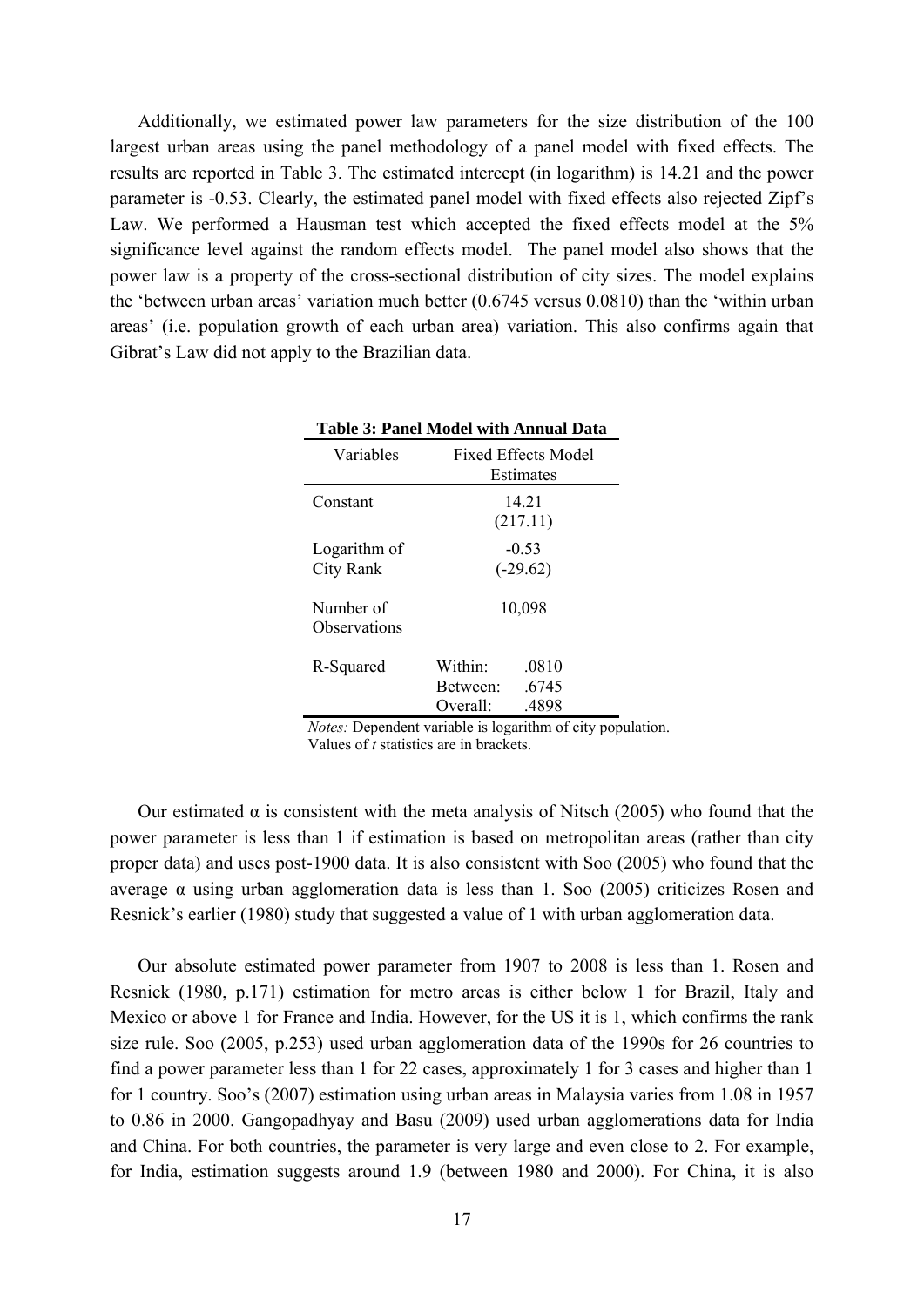around 1.8-2 for the same period. Brakman, Garretsen and van Marrewijk (2009, pp. 318-319) used urban agglomeration data to find power parameter greater than 1 for 9 out of 22 countries.

Our result indicates that the power parameter has increased in absolute value from 0.63 in 1907 to 0.89 in 2008. This result rejects Zipf's and Gibrat's laws, implying that urban areas' distribution in Brazil is more even than Zipf's law predicts.<sup>14</sup> As a consequence, the ratio of the largest urban area (São Paulo) to the second largest (Rio de Janeiro) is 1.23 for 2008. However, also for 2008, the ratio of the largest urban area to the third and the fourth largest is respectively, 3.89 and 5.35 rather than 3 and 4.

One of debates in the power law literature is whether the Pareto distribution fits the data better than the lognormal distribution. Using 2000 Census for all US cities, Eeckhout (2004, 2009) argues that both curves can fit the data equally well. On the other hand, using the same database, Levy (2009) pointed out that the lognormal curve fits better to the middle and bottom cities of the distribution, whereas the Pareto line fits the upper tail better.

The power law fits well for the 100 largest urban areas in Brazil, which is illustrated by an adjusted  $\mathbb{R}^2$  of at least 0.94 over the series. To test whether Eeckhout or Levy's conclusion applies to the Brazilian data, we considered cut-off of the top 100, 40, 20 and 10 urban areas. Broadly speaking, we find support for Eeckhart's claim of the equivalence of the Pareto and longnormal distributions for the larger cities for the period up to the 1950s.

For more recent years, Levy's conclusion that the lognormal of the entire distribution is inappropriate for the tail of the largest cities is also correct for Brazil. This is illustrated by comparing the fit of both distributions in 1907 and 2008, see Figures 9 and 10. Therefore, considering the entire series we conclude that both the Pareto and lognormal distributions fit well to the cities' data from 1907 to 1943 (Eeckhout, 2004, 2009; Giesen, Zimmerman and Suedekum, 2009). From 1944 to 2008 we support that the lognormal distribution fits better to the middle and bottom cities (Levy, 2009), whereas Pareto distribution describes better the very upper tail cities (Levy, 2009; Giesen, Zimmerman and Suedekum, 2009).

<u>.</u>

<sup>&</sup>lt;sup>14</sup> Our conclusion about Gibrat's law is based on the theoretical fundamentals that relate this law to Zipf's law, rather than on regression of urban area growth rates against urban area sizes, or on the split of the urban areas into two groups – large and small – to find out if both groups have similar growth rate. However, the application of these tests would have rejected Gibrat's law given that this law holds if Zipf's law also holds (Gabaix, 1999*b*; Eeckhout, 2004).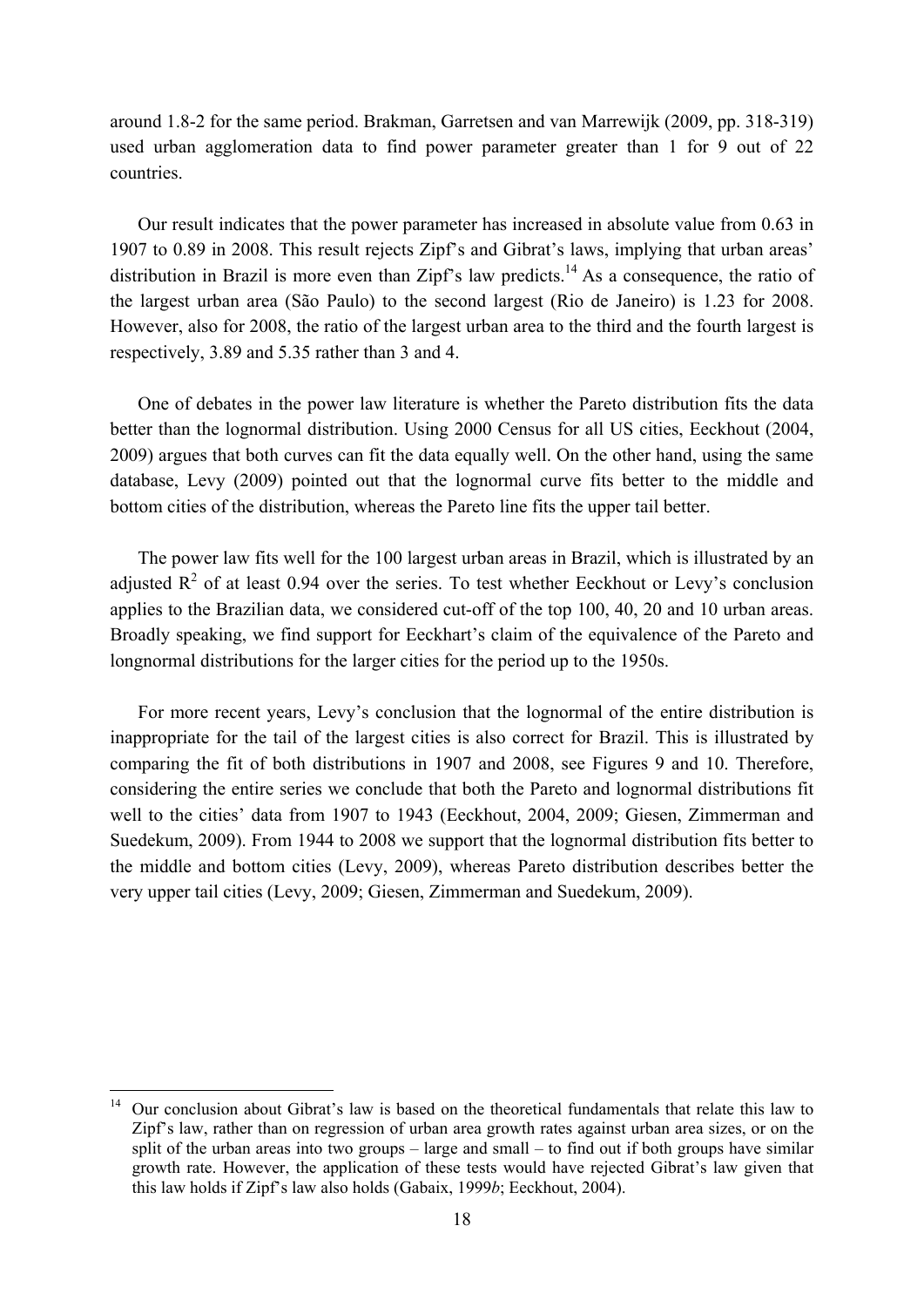**Figure 9: Pareto and Lognormal Distributions: Brazil, 1907** 



*Note:* lncalc is the natural logarithm of population; lncalcrank is the natural logarithm of population rank; lncalcpred is the predicted logarithm of population from fitting a lognormal distribution. Fitted values refers to the power law estimated on the 100 largest cities.



**Figure 10: Pareto and Lognormal Distributions: Brazil, 2008**

*Note:* lncalc is the natural logarithm of population; lncalcrank is the natural logarithm of population rank; lncalcpred is the predicted logarithm of population from fitting a lognormal distribution. Fitted values refers to the power law estimated on the 100 largest cities.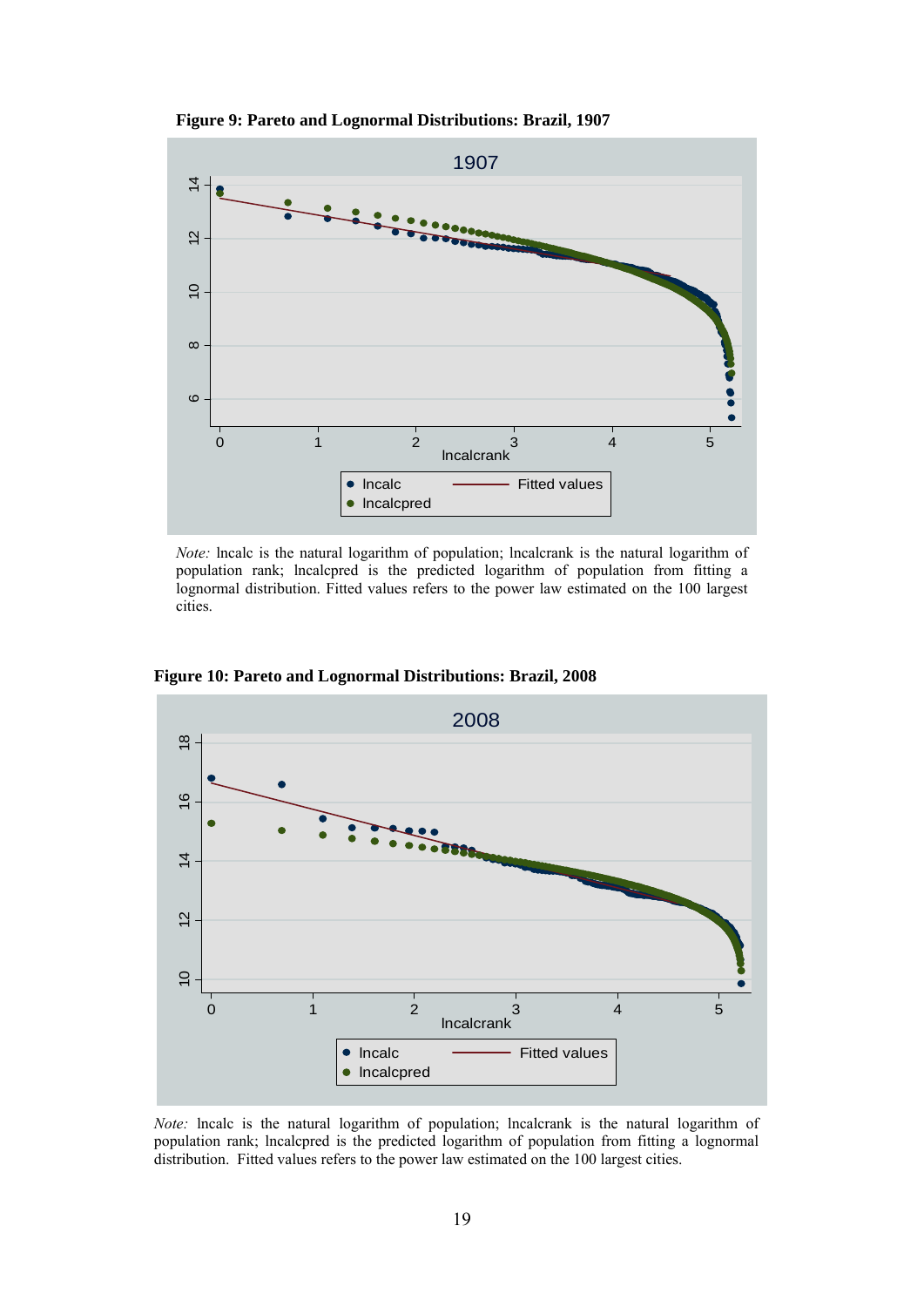Giesen, Zimmerman and Suedekum (2009), using 2,075 German settlements in 2006 and 25,359 USA cities in 2000, supported Eeckhout (2004) by showing that the lognormal fits these countries' city data. In our case the fit of a lognormal is not perfect because depending on the period, it either does not match some observations in the upper tail or on 'swelling' segment between the middle and the bottom of the distribution. Giesen, Zimmerman and Suedekum (2009) find that data of Germany and the USA are better described by a 'Double Pareto Lognormal' (DPLN), which is a lognormal with a Pareto fit for both the upper and the lower tails of the distribution. Since we have a sample of urban areas rather than all Brazilian urban areas in our database, we can compare these authors' findings with our study only with respect to the upper tail. Our finding differs from that of Giesen, Zimmerman and Suedekum (2009) in the sense that the Pareto fitting improvement in the upper tail is conditioned by the urban areas' cut-off and by the chosen period as shown in the comparison between our result and Levy's (2009).

#### **6. Conclusions**

This study used a unique dataset to analyze the evolution of the size distribution of urban areas in Brazil by means of a fixed sample of 185 urban areas observed annually from 1907 to 2008. Four conclusions concerning Brazil's urban system growth process can be drawn from our estimations. First, we found that the absolute value of the power law parameter  $(\alpha)$  of the size distribution of the 100 largest urban areas increases from 0.63 to 0.89 from 1907 to 2008. Although the power law holds, Zipf's and Gibrat's laws are rejected. To verify the extent to which this result is stable irrespective of the method used, we analyzed cross-sections and time series dimensions simultaneously through employment of a panel model with fixed effects. In that case the absolute value of the power law parameter is equal to 0.53 for the 1907-2008 period, which also rejects both Zipf's and Gibrat's Laws.

Secondlywe find that  $\alpha$  increases with the movement to the upper tail of the distribution as shown in the literature. This illustrates that the regularity that Zipf's Law states is stronger for the largest areas in Brazil. For example, the inequality among the 40 largest urban areas is higher than that observed when we consider the largest 100 urban areas, although for the former there is evidence of a decline in the absolute value of the slope parameter since the 1970s (results not shown here). Third, we find for Brazil two remarkable regularities. While the industrialization period is associated with the power parameter fall, the pre- and postindustrialization periods are related to a relatively stable parameter. The fit of the power law OLS model is worse for the industrialization phase, which is the intermediary stage of development of Brazil in which the power parameter steeply falls. However, this model performs better during the pre- and post-industrialization period of Brazil. Finally, both the Pareto and lognormal distributions describe to some extent the urban areas' size distribution during the twentieth century in Brazil. These four conclusions are consistent with theories that argue that increasing returns to scale arise as a result of agglomeration of economic activities (Brakman, Garretsen, and van Marrewijk, 2009).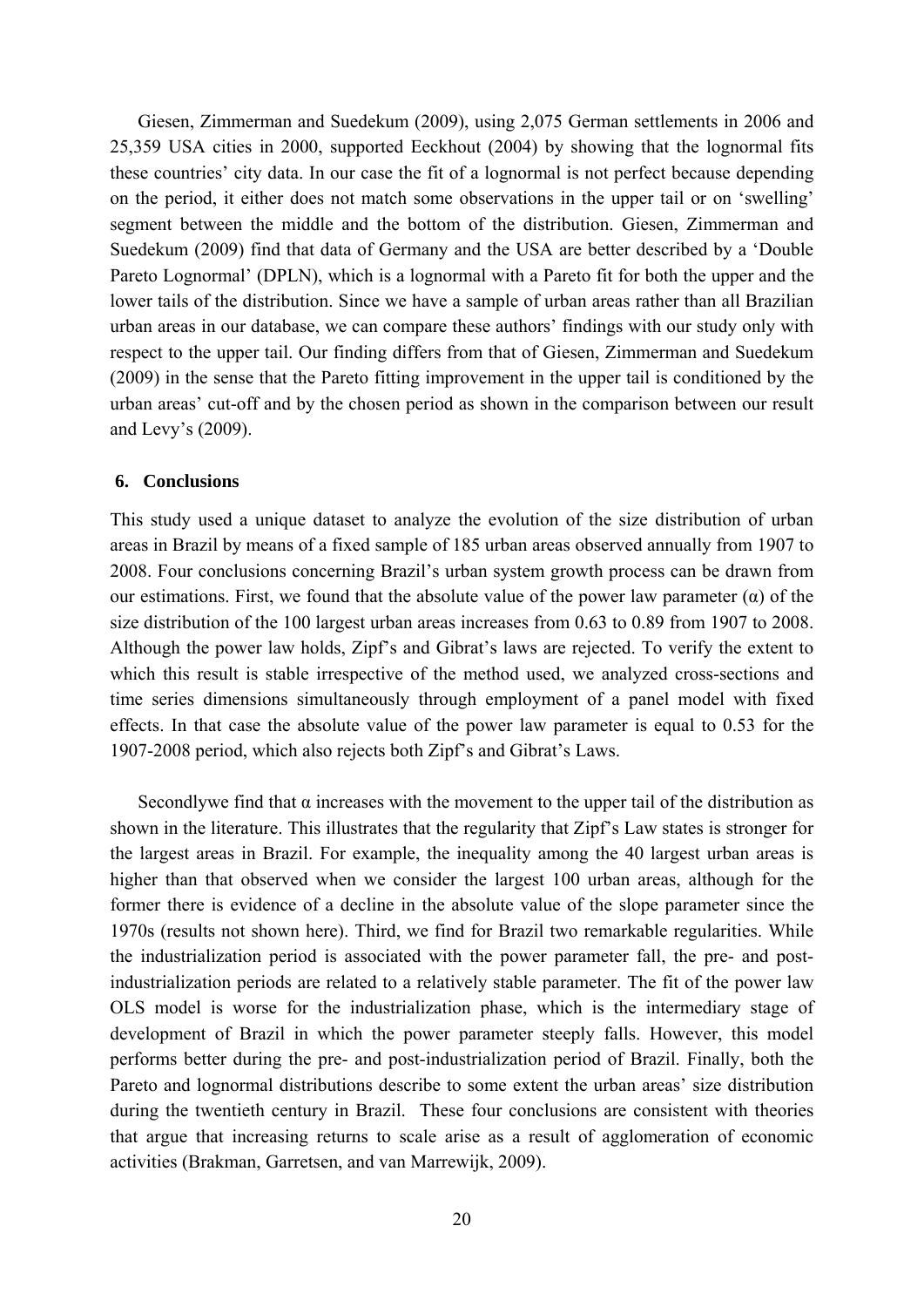This study has two caveats. First, given that a fixed sample of urban areas has been used, we were unable to evaluate the impact of birth and death of urban areas on the city size distribution. Second, we did not estimate power law parameters employing the following alternative methods: the cubic and quadratic specification equations (Rosen and Resnick, 1980; Xu and Zhu, 2009), the corrected rank-size equation proposed by Gabaix and Ibragimov (2006), the maximum-likelihood method (Kamecke, 1990; Moura and Ribeiro, 2006), the Hill estimator, or Tsallis *q*-exponential (Soo, 2007). These two caveats will be addressed in future research.

#### **References**

- Abreu, M. P. (2008*a*). The Brazilian economy, 1930-1980. In L. Bethell (Ed.), *The Cambridge history of Latin America* (Vol. IX) (pp. 283-394). Cambridge, England: Cambridge University Press.
- Abreu, M. P. (2008*b*). The Brazilian economy, 1980-1994. In L. Bethell (Ed.), *The Cambridge history of Latin America* (Vol. IX) (pp. 395-430). Cambridge, England: Cambridge University Press.
- Abreu, M. P., and Werneck, R. L. F. (2008). The Brazilian economy, 1994-2004. In L. Bethell (Ed.), *The Cambridge history of Latin America* (Vol. IX) (pp. 431-454). Cambridge, England: Cambridge University Press.
- Anderson, G., and Ge, Y. (2005). The size distribution of Chinese cities. *Regional Science and Urban Economics, 35*(6), 756-776.
- Bethel, L. (2008). Politics in Brazil under Vargas, 1930-1945. In L. Bethell (Ed.), *The Cambridge history of Latin America* (Vol. IX) (pp. 3-86). Cambridge, England: Cambridge University Press.
- Black, D., and Henderson, J. V. (1999). A theory of urban growth. *Journal of Political Economy, 107*(2), 252-284.
- Black, D., and Henderson, J. V. (2003). Urban evolution in the US. *Journal of Economic Geography*, *3*(4), 343-372.
- Bosker, M. (2008). *The empirical relevance of geographical economics*. Unpublished PhD thesis, Utrecht University, Utrecht, The Netherlands.
- Brakman, S., Garretsen, H., van Marrewijk, C., and van den Berg, M. (1999). The return of Zipf: Towards a further understanding of the rank-size distribution. *Journal of Regional Science, 39*(1), 739–767.
- Brakman, S., Garretsen, H., and van Marrewijk, C. (2009). *The new introduction to geographical economics.* Cambridge, England: Cambridge University Press.
- Córdoba, J-C. (2008). On the distribution of city sizes. *Journal of Urban Economics, 63*(1), 177–197.
- Delgado, A. P., and Godinho, I. M. (2006). *Long term evolution of the size distribution of Portuguese cities.* Working Paper #230, Faculty of Economics, University of Porto.
- Doll, C., and Muller, J-P (2000). *Mapping Anthropogenic activities from Earth observation data*  [PowerPoint Slides]. The Center for International Earth Science Information Network (CIESIN), Columbia University.
- Duranton, G. (2002). *City size distributions as a consequence of the growth process*. Available from ideas.repec.org/p/cep/cepdps/0550.html.
- Duranton, G. (2007). Urban Evolutions: The Fast, the Slow, and the Still**.** *American Economic Review*, *97*(1), 197-221.
- Eeckhout, J. (2004). Gibrat's law for (all) cities. *American Economic Review*, *94*(5), 1429–1451.
- Eeckhout, J. (2009). Gibrat's law for (all) cities: Reply. *American Economic Review, 99*(4), 1676– 1683.
- Encyclopaedia Britannica website: www.britannica.com <Accessed June, 2010>.
- Fausto, B. (1999). *A concise history of Brazil.* (A. Brakel, Trans.). Cambridge, England: Cambridge University Press. (Original work published 1998).
- Gabaix, X. (1999*a*). Zipf's law and the growth of cities. *American Economic Review* (Papers and Proceedings), *89*(2), 129–132.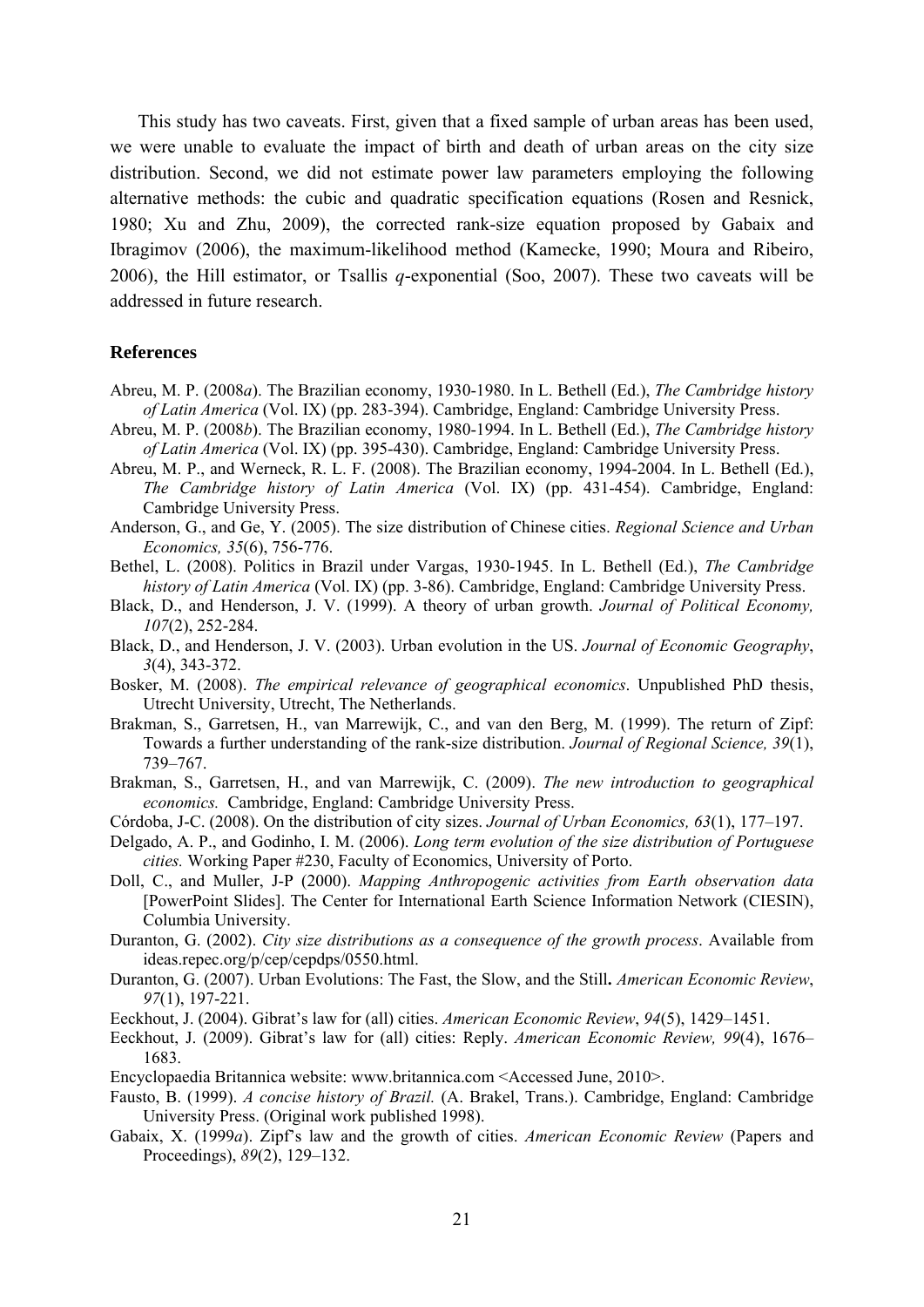- Gabaix, X. (1999*b*). Zipf's law for cities: An explanation. *The Quarterly Journal of Economics, 114*(3), 739-767.
- Gabaix, X., and Ioannides, Y. M. (2003). *The evolution of city size distributions*. Working Paper #310, Department of Economics, Tufts University.
- Gabaix, X., and Ibragimov, R. (2006). *Log(Rank-1/2): A simple way to improve the OLS estimation of tail exponent*. Working Paper #2106, Harvard Institute of Economic Research.
- Gangopadhyay, K., and Basu, B. (2009). City size distributions for India and China. *Physica A: Statistical Mechanics and its Applications, 388*(13), 2682-2688.
- Garmestani, A. S., Allen, C. R., Gallagher, C. M., and Mittelstaedt, J. D. (2007). Departures from Gibrat's law, discontinuities and city size distributions. *Urban Studies, 44*(10), 1997-2007*.*
- Garmestani, A. S., Allen, C. R., and Gallagher, C. M. (2008). Power laws, discontinuities and regional city size distributions. *Journal of Economic Behavior and Organization*, *68*(1), 209-216.
- Giesen, K., and Suedekum, J. (2009). *Zipf's law for cities in the regions and the country*. Working Paper #3928, The Institute for the Study of Labor (IZA).
- Giesen, K., Zimmerman, A., and Suedekum, J. (2009). *The size distribution across all cities Zipf, lognormal, double Pareto, or what?* Paper presented at the North American Regional Science Council, San Francisco. Google maps website. http://maps.google.co.nz/ <Accessed through second semester 2009>.
- Hill, B.M. (1975) A simple approach to inference about the tail of a distribution. *Annals of Statistics*, 3, 1163-1174.
- Holmes, T. J., and Lee, S. (2010). Cities as six-by-six-mile squares: Zipf's law? In E. L. Glaeser (Ed.). *Agglomeration Economics* (pp. 105-131). Cambridge, MA: University of Chicago Press.
- IBGE (2010). Brazilian Institute of Geography and Statistics. www.ibge.gov.br.
- Ioannides, Y., and Overman, H. G. (2003). Zipf's law for cities: An empirical examination. *Regional Science and Urban Economics, 33*(2), 127–137.
- IPEA (2010). Institute of Applied Economic Research. www.ipea.gov.br.
- Kamecke, U. (1990). Testing the rank size rule hypothesis with an efficient estimator. *Journal of Urban Economic*s, *27*(2), 222-231.
- Kinoshita, T., Kato, E., Iwao, K., and Yamagata, Y. (2008). Investigating the rank-size relationship of urban areas using land cover maps, *Geophysical Research Letters*, *35*, L17405.
- Krugman, P. (1996). Confronting the urban mystery. *Journal of the Japanese and International Economies, 10*(4), 399–418.
- Levy, M. (2009). Gibrat's law for (all) cities: Comment. *American Economic Review, 99*(4), 1672– 1675.
- Lobo, E. M. L. (1996). Brazil since 1889. In B. A. Tenenbaum (Ed.). *Encyclopedia of Latin American history and culture* (pp. 424-432). New York: Simon and Schuster Macmillan.
- McCann, P. (2001). *Urban and regional economics*. New York: Oxford University Press.
- Mori, T., Nishikimi, K., and Smith, T. E. (2005). A divergence statistic for industrial localization. *The Review of Economics and Statistics, 87*(4), 635-651.
- Mori, T., Nishikimi, K., and Smith, T. E. (2008). The number-average size rule: A new empirical relationship between industrial location and city size. *Journal of Regional Science, 48*(1), 165– 211.
- Moura, N. J., and Ribeiro, M. B. (2006). Zipf law for Brazilian cities. *Physica A,* 367, 441-448.
- The New School (2010). *Vilfredo Pareto, 1848-1923*. History of Economic Thought, The New School. http://homepage.newschool.edu/het/
- Nitsch, V. (2005). Zipf zipped. *Journal of Urban Economics, 57*(1), 86–100.
- Overman, H. G., and Ioannides, Y. M. (2001). Cross-sectional evolution of the US city size distribution. *Journal of Urban Economics, 49*(3)**,** 543-566.
- Parr, J. B. (1985). A note on the size distribution of cities over time. *Journal of Urban Economics, 18*(2), 199-212.
- Prideaux, J. (2009, November 14). Getting it together at last: A special report on business and finance in Brazil. *The Economist*, 2-16.
- Pumain, D., and Moriconi-Ebrard, F. (1997). City size distributions and metropolisation. *Geojournal*, *43*(4), 307-314.